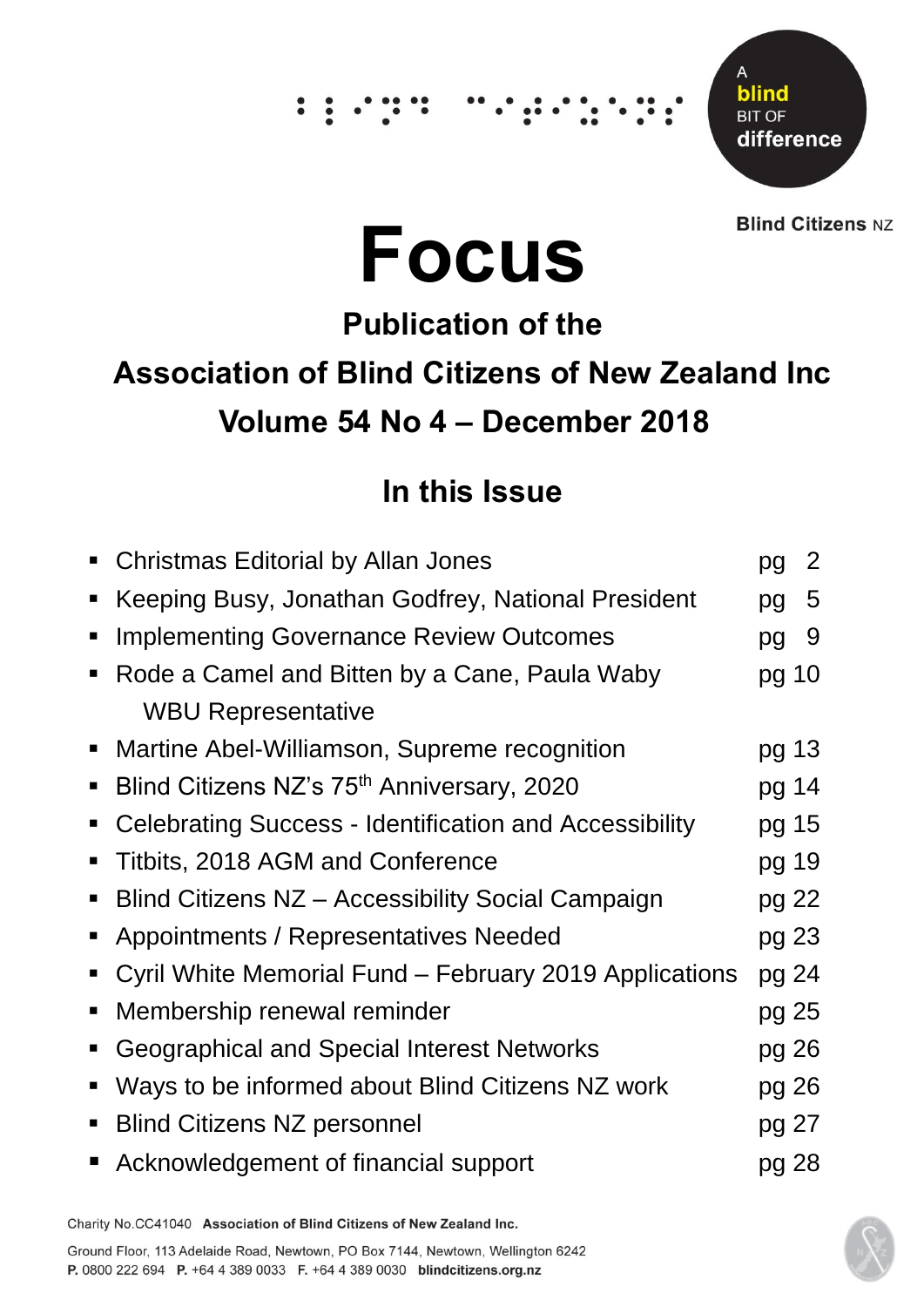#### **Christmas Editorial, by Allan Jones**

I really enjoyed Blind Citizens NZ's Annual General Meeting and Conference, held in Wellington from 5 October to 7 October. Saturday's program was particularly challenging with five speakers including two knowledgable, high-calibre senior public servants, the launch of the "framework strategy for the delivery of braille services", and three presentations by Blind Citizens NZ members. By afternoon teatime my brain was on overload, and it called for a nana (or is that grandpa) nap.

I particularly enjoyed the presentation from Leilu Harrison-Talbot. Leilu demonstrated a great deal of wisdom and courage - her presentation was "Do I let blindness define who I am?" Her answer was a definite and resounding "no". A member suggested that "here we have a future leader of the Association". Leilu said we need to set up our young people to achieve and succeed. She also quoted her dad who told her "you can do anything you put your mind to".

Kylee Maloney, a member of Blind Citizens NZ, who I have known for many years, gave a riveting address where she talked about her journey through darkness and her reemergence back in to society. Áine Kelly-Costello talked about the Access Alliance and this demonstrated the grouping of Blind Citizens NZ, the Blind Foundation and many other disability organisations. On this topic, your editor was at Parliament a couple of months ago and witnessed the power of organisations presenting together and being "heard" Parliamentarians from all sides of the House. A book of stories was presented to the Minister for Disability Issues Hon Carmel Sepuloni. Other Members of Parliament, senior public servants such as the Disability Rights Commissioner Paula Tesoriero, and Brian Coffey, Director Office for Disability Issues were present.

The three speakers showed me that Blind Citizens NZ demonstrates diversity and inclusiveness. This will ensure Blind Citizens NZ has a future and I believe it will be a very different "beast" in years to come.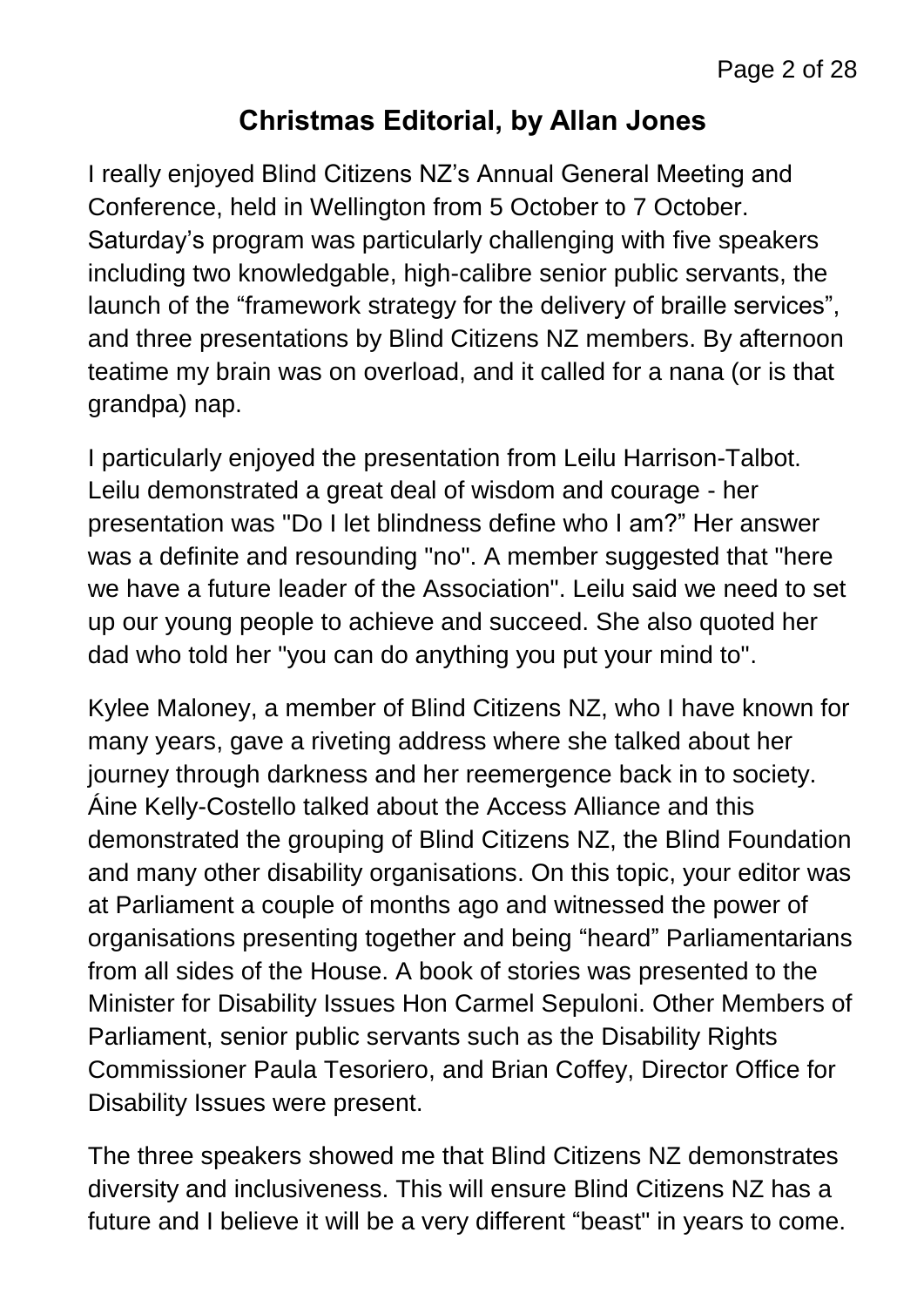Another aspect of Conference, which appealed to me, was the part our National President's children played in assisting with the afterdinner raffles. This reminded me of a yearly Lions dinner where we took our children along and proudly stood up and introduced them. On Sunday morning, it was a privilege to have Jonathan and his daughter Annabelle join me at the breakfast table.

Sacha O'Dea, Programme Lead System Transformation gave a good account of where the programme has got to, now the pilot for the Mid Central region is underway. I believe the Blind Foundation should take cognisance of the profound effect this program may have on their funding, but more importantly to me is the way that future service users will ask for, and demand service. I am very excited about the System Transformation pilot and will keep tabs on developments.

We were privileged to hear a presentation from Neil Annenberg Chief Operating Officer from the Social Investment Agency. It is my understanding that investment in wellbeing will feature prominently in next year's Government budget and that enhancement of Mental Health will feature high on the list of input and expenditure. This department has until now operated under the radar.

I started attending Conferences in 1960. Now, after each Conference I ponder if this will be the last one I will attend. Lately, I am very aware of the National President's comments about the "family of the blind". My experience is very different from Jonathan's, as at an early age, I was thrust into the "family of the "blind". It was a family I wasn't comfortable with, and after finishing high school, I was able to escape. Escaping in the early days wasn't easy. I am told that about this time the then Board of Trustees spent most of one meeting discussing the "outlandish" clothing I was wearing. I think I was wearing corduroy trousers. I also got a letter from the then Director who told me that I had bitten the hand that fed me.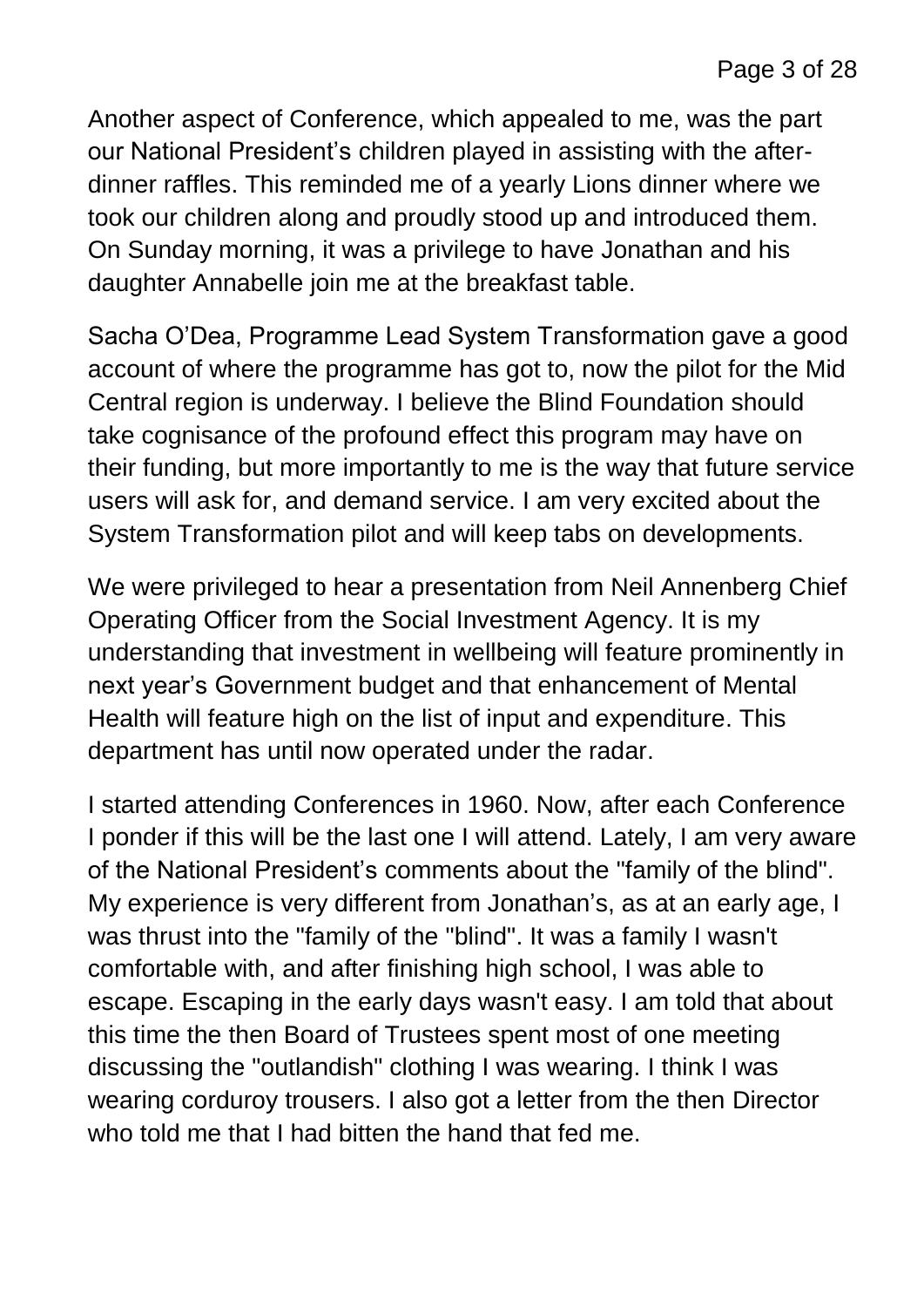I hasten to add that I am now happy being a member of the "family of the blind" especially as I can be "my own person" a position which wasn't easy to achieve in the early 1960's.

Discussion on Friday, and resolutions passed by Conference will ensure that the structure of Blind Citizens NZ will change to meet the needs and aspirations of younger members, and the climate of 2018. We will hear more about this in the coming months.

Early in November, I ventured out to 121 Adelaide Road to listen to the Blind Foundation's audio link to their Annual General Meeting in Nelson. In Wellington, we started with an audience of five members, two staff, and two volunteers. The volunteers were asked to leave before the meeting started, having provided us with refreshments. Auckland surpassed us with the number of staff members. There were four centres linked by an audio link i.e. Nelson, Wellington, Kapiti and Auckland. There were also some phone links with members in Auckland and Dunedin. Áine Kelly-Costello is the deserving recipient of the Chairman's Award for her contributions and work to make accessibility a key issue across disability organisations. The Blind Foundation Chair also reflected on the long contribution to both the Blind Foundation and Blind Citizens NZ that both Áine and Nola Burges have made. In my view, as both Nola and Áine are Blind Citizens NZ members, it was a pity to learn that Blind Citizens NZ's Chief Executive Rose Wilkinson, was not permitted by the Blind Foundation, to attend its Annual General Meeting. This is more the pity when it is your editor's opinion that the Blind Foundation's Annual General Meeting is a public meeting.

Two other comments to make in this editorial. Westpac Bank have recently introduced some measures, which will reduce charges for persons over 65. These include no fee being charged when using a teller for assistance. It will be interesting to see if other banks follow suit - remember it was Westpac who led the charge in the provision of audio ATMs.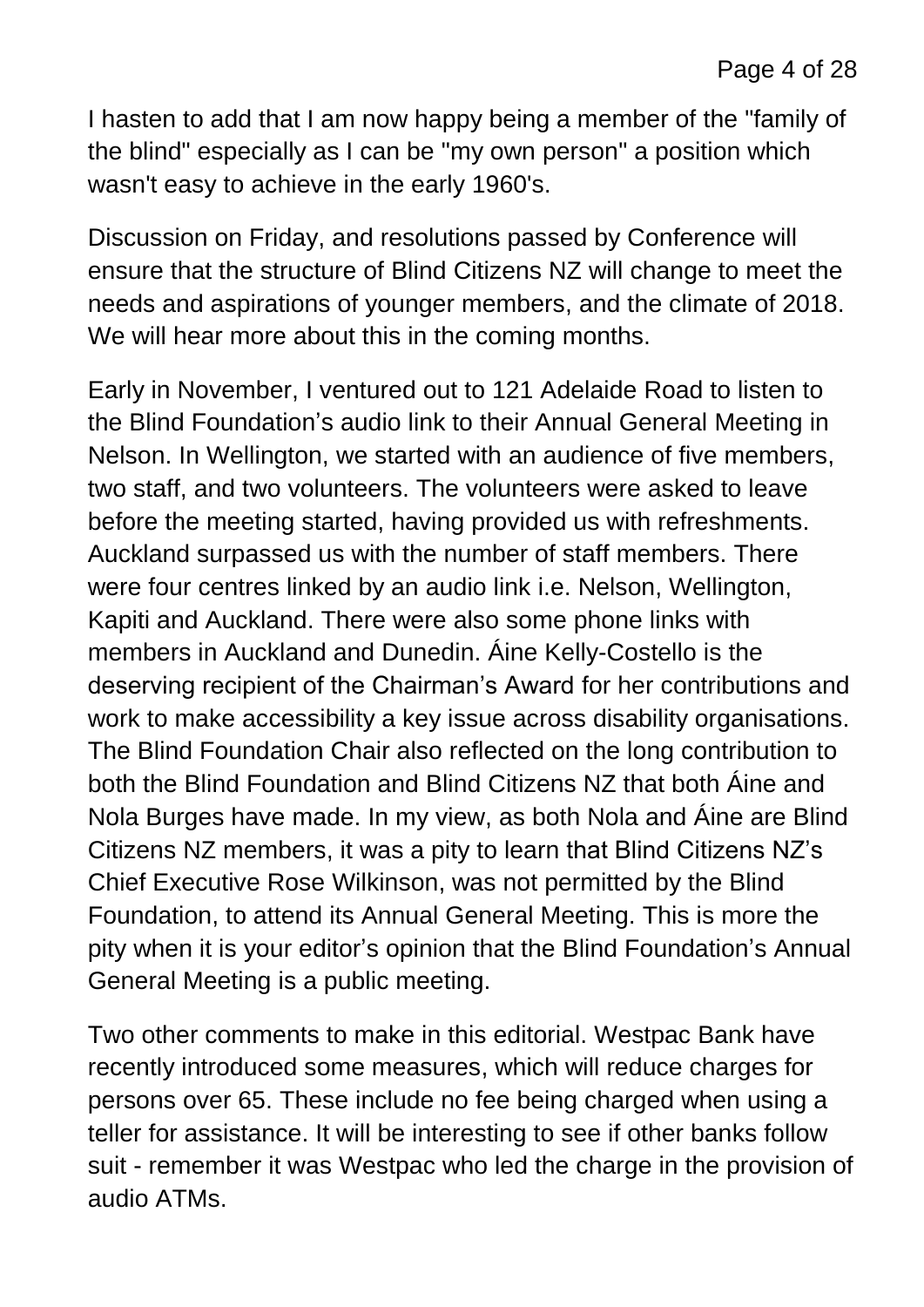Besides the reviews, I have mentioned in other issues of Focus, I have come across an expert panel to look at benefits, and most importantly to us, an educational review that is looking at the direction of education in the next 30 years. I am glad to observe that highpowered delegations from both Blind Citizens NZ and the Blind Foundation have been involved in this process. This topic also provoked some of the best discussion I have come across on Blind Citizens NZ's "blind discuss" email list.

Next year will be a busy one, cobbling together all these multiple reviews. I trust we can make sense of it all.

My thanks to Rose and the team at Blind Citizens NZ for their support and assistance. I wish all readers a Merry Christmas, a great New Year, and a relaxing and enjoyable holiday.

# **Keeping Busy**

#### **From Jonathan Godfrey, National President**

The last three months have been extremely busy for Blind Citizens NZ, the Board, for me as National President, as a dad, a partner, and a friend. Somehow, I've also managed to keep everything going at work so that my students get the best out of me as well. I'm completing this column after the Board meeting and the Annual Planning Meeting and just before the conference I am organising starts tomorrow. My first day of absolute rest since August will be on Sunday, although perhaps the kids will have other ideas! I've worked hard and I've played hard, but I wouldn't have it any other way.

Undoubtedly, the highlight of the year for Blind Citizens NZ is Conference. Three days of comradery, work, play, excessive food and perhaps a shortage of sleep. Our business sessions last around sixteen hours in total and in between there is seldom much downtime as people catch up with old friends or make new ones.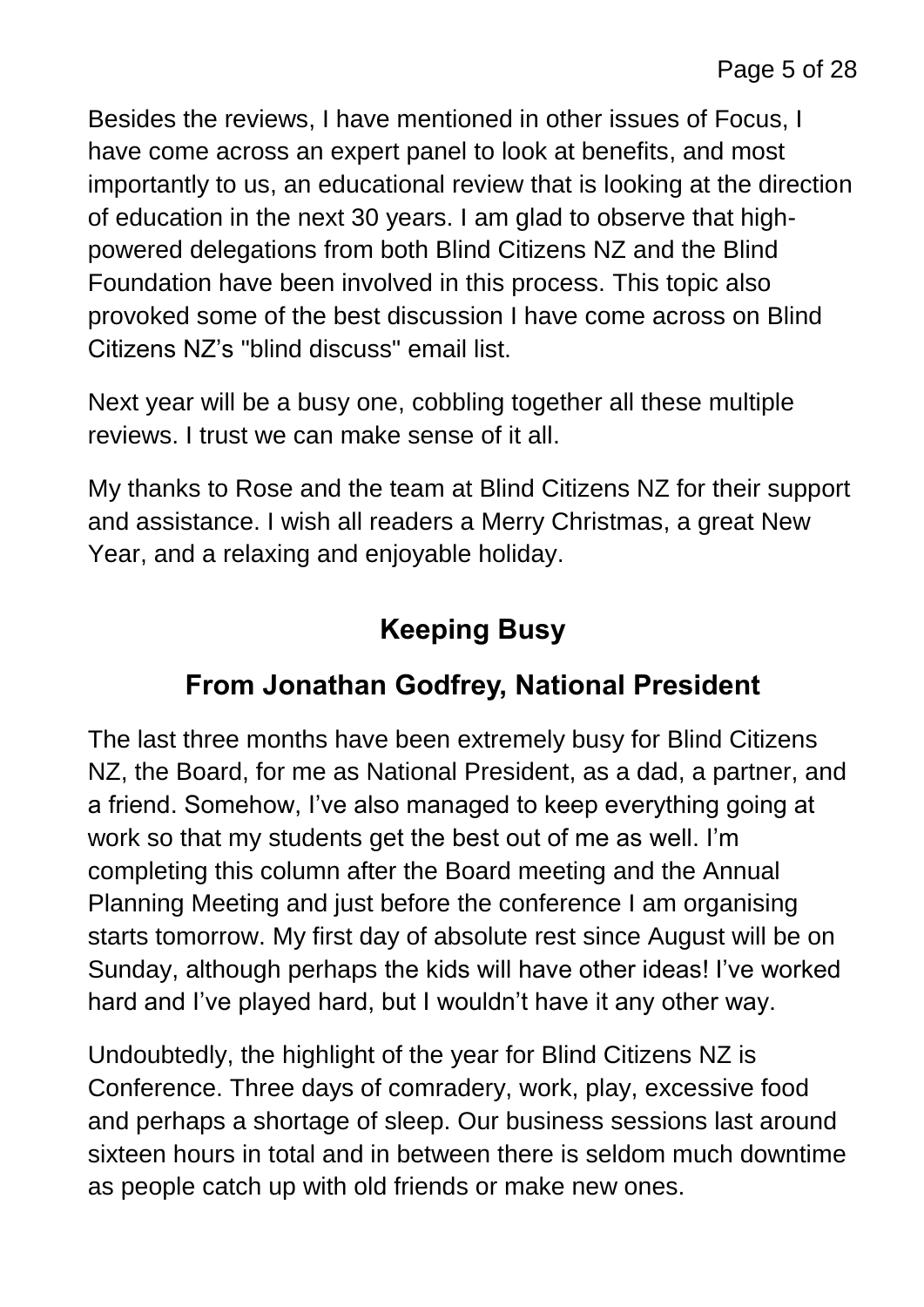We have our dinner with an award presentation and a bit of fun with the raffles at the end. Our speakers were awesome; they were definitely thought provoking and often entertaining too.

At our dinner, we recognised the crucial role Brendan Boyle (Chief Executive Ministry of Social Development) played in ensuring the Accessibility Charter has been signed by (now) 37 Chief Executives across central government agencies by way of our Extra Touch Award. We presented this to Anne Hawker (Principal Advisor Disability, also from MSD) in place of Brendan, which gave us a perfect chance to surprise her with an award of her own for the role she has played in helping us get the Accessibility Charter progressed. We need champions like Brendan and Anne to help make our hopes become realities. Giving them a moment in the spotlight and a large framed certificate is a lovely way to say "thank you".

I really do like giving people surprises (the pleasant kind, not the scary kind). An opportunity to give conference attendees a surprise that was full of wow at the time, but once understanding of what had transpired came along, the scary consequences were quickly realised. Josiah, the technician helping provide the excellent audiovisual experience for attendees in two venues helped us out. As Chair, I asked everyone to remain seated and quiet while we gave a demonstration. When all was calm, Josiah undertook his assigned task. After a minute or so, I quietly asked Rose where Josiah was; the answer was "right in front of you!", so I asked Josiah to do it again, and tell me when he had finished. I then informed attendees that Josiah had just ridden his electric scooter around the room, up and down the aisles several times. I'm guessing very few people had any idea what had happened at all; thankfully, reality hit them, not the dead silent scooter.

The use of electric scooters has been in the news a lot since conference.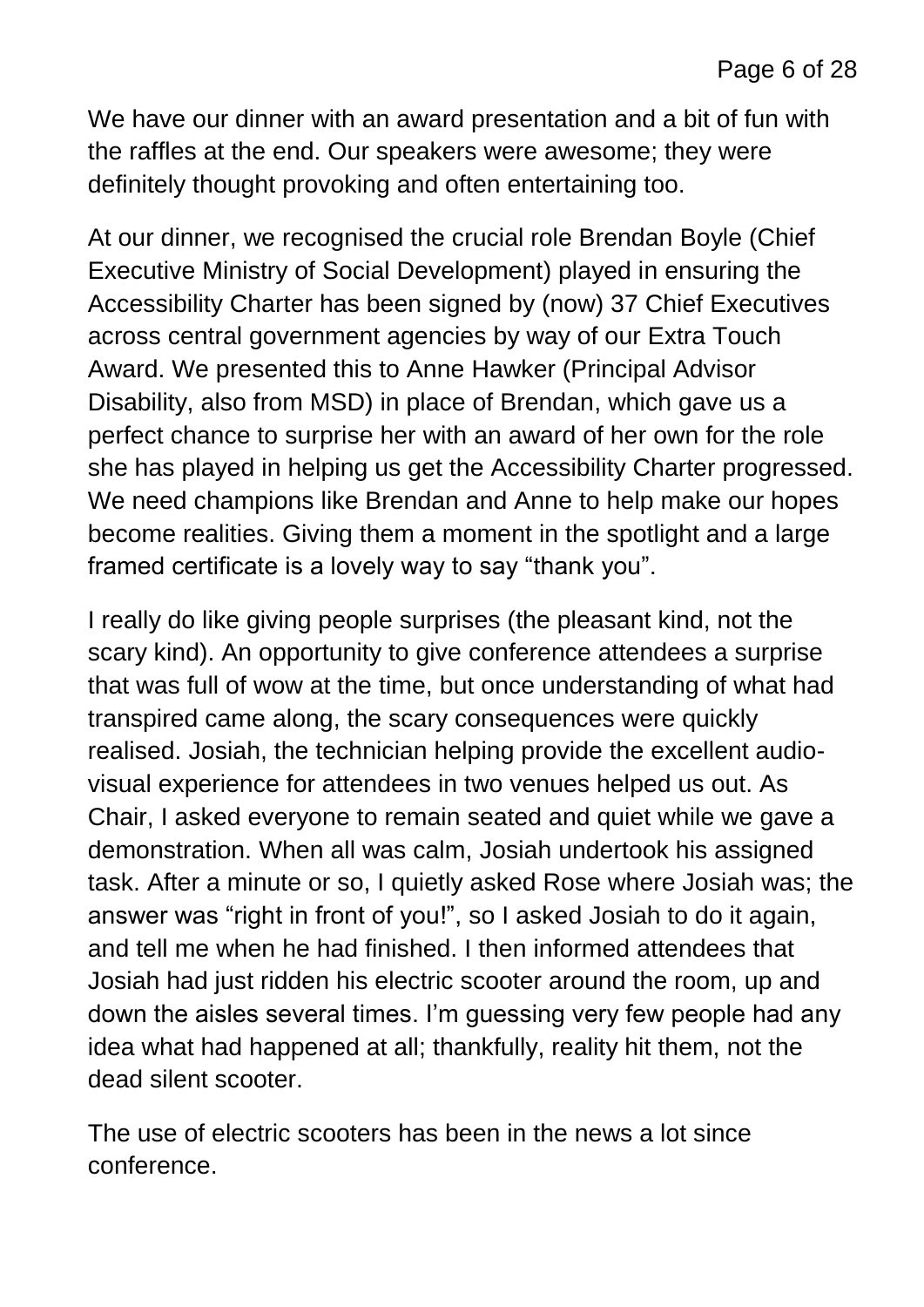I think everyone (blind or sighted) should be concerned about the safety of all pedestrians who cannot hear or see these machines coming. They are, or can be, much faster than pedestrians, even faster than joggers and runners. Your board is deeply concerned about the dangers these and other silent vehicles pose when they must cross paths with pedestrians. We'll be looking for opportunities to promote pedestrian safety and the concerns we have about electric scooters on footpaths.

Opportunities to raise issues of concern to our members have included two appearances in front of the Justice Select Committee. Rose Wilkinson and I talked about the right blind people have to cast an independent vote with dignity and confidence in both general and local body elections. Questions from MPs showed engagement with our written submissions and knowledge of the issues we face.

Getting out to the branches and networks is something I find extremely valuable. I visited Nelson in October and met quite a few members, some old friends, and the new branch committee. The Nelson branch committee is making a lot happen for their members. They have regular activities for peer-to-peer contact, and several committee members are making sure that local issues for blind people are being heard by local Councils.

On returning from Nelson, I went to a donkey show. My partner Amy has four donkeys, two of which went to the show. Aside from doing most of the lifting and carrying, I had to hold and brush donkeys a lot. I did also get to participate in the show-ring a few times because one woman  $+$  two donkeys = opportunity. Amy let me show the less cooperative one; Winter is his name, and he is smart (selective, moody, antisocial, resourceful and talented). I was told Winter does not do jumps and that he does not walk backwards, well not for Amy anyway. I can now only reflect that showing donkeys is a lot like our advocacy work.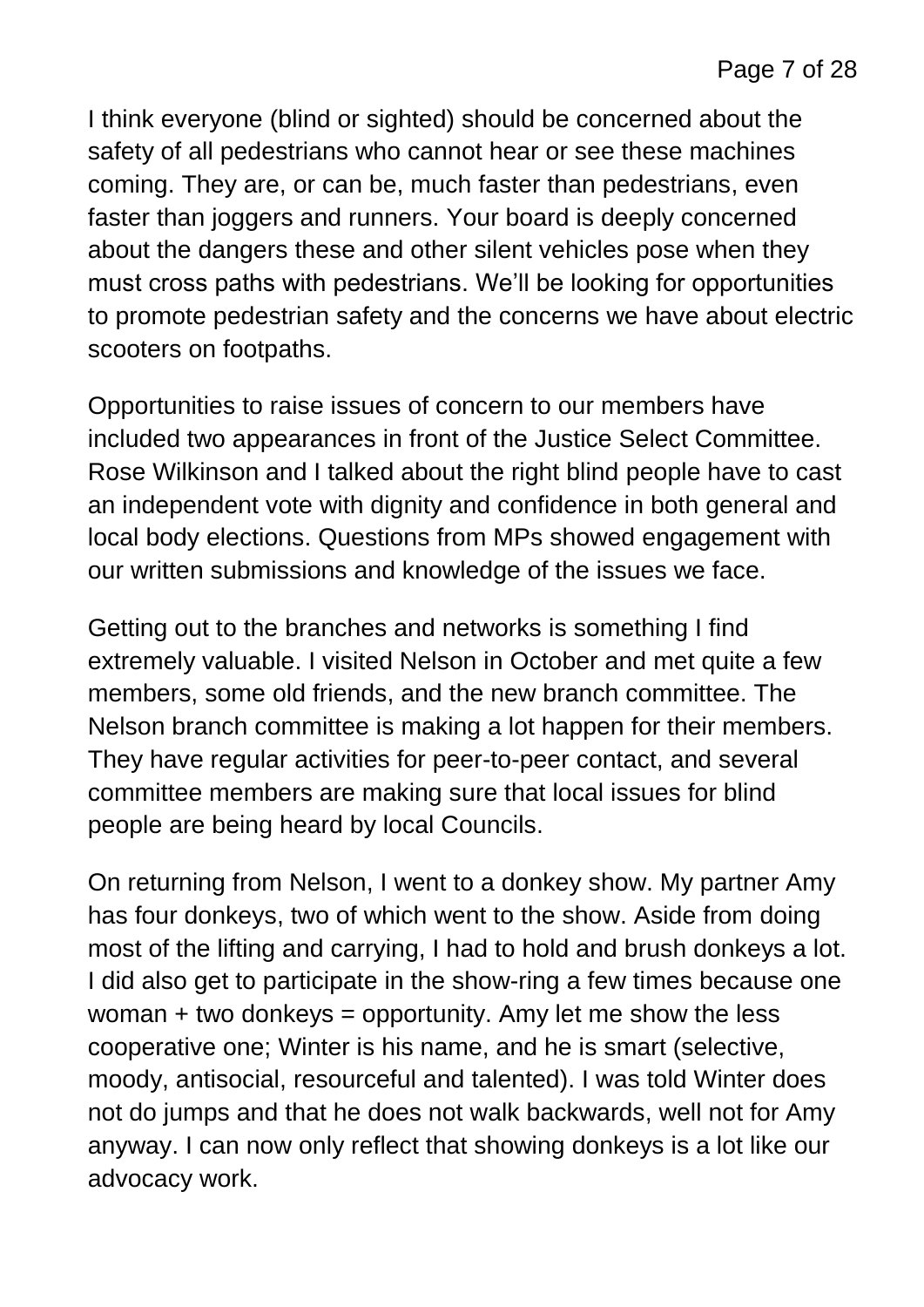The donkeys wonder why we ask them to jump jumps that can be walked around, and asking them to back up a bit at our request just seems silly. Contrary to common belief, donkeys are not stubborn and they do not lack intelligence. They require patience and understanding; you must be committed and believe that what other people say is impossible, just might actually be possible, and you must follow your convictions with the right action. Okay, Winter did only jump one of the two jumps, but he did go backwards both times I asked him. I'm now convinced more than ever, that we need to find the right way to ask for what we want. We won't always win first prize (two thirds and a fourth for Winter) but perhaps the results will get better each time we try. FYI: The ribbons now hang in my office at work, and by the time you read this, I will have had my next donkey show experience.

Another parallel between donkey showing and our advocacy work is that we need teamwork, so that the best person available for a task is doing that task, but we also need to share the workload because no one can be in two places at once. That means working out which of the mountain of tasks should be given to each person who wants to contribute. Sure, Amy is better at brushing donkeys than I am, but when I start the brushing of a donkey, she is free to do the jobs I absolutely cannot do.

Delegation is something I find easy to do. It doesn't matter if it is a volunteer or one of my kids doing a chore at home. As long as I trust the job will get done how I want it done, I can pass it to someone else. There are many tasks that I could do as National President but the total time needed to do everything that anyone thinks I should be doing exceeds the time I or any one person has available. I'm pleased to have Board Members who are willing to make themselves available when I can't be. I'd love to have been able to join the South Canterbury Branch at its recent 40th anniversary end of year dinner.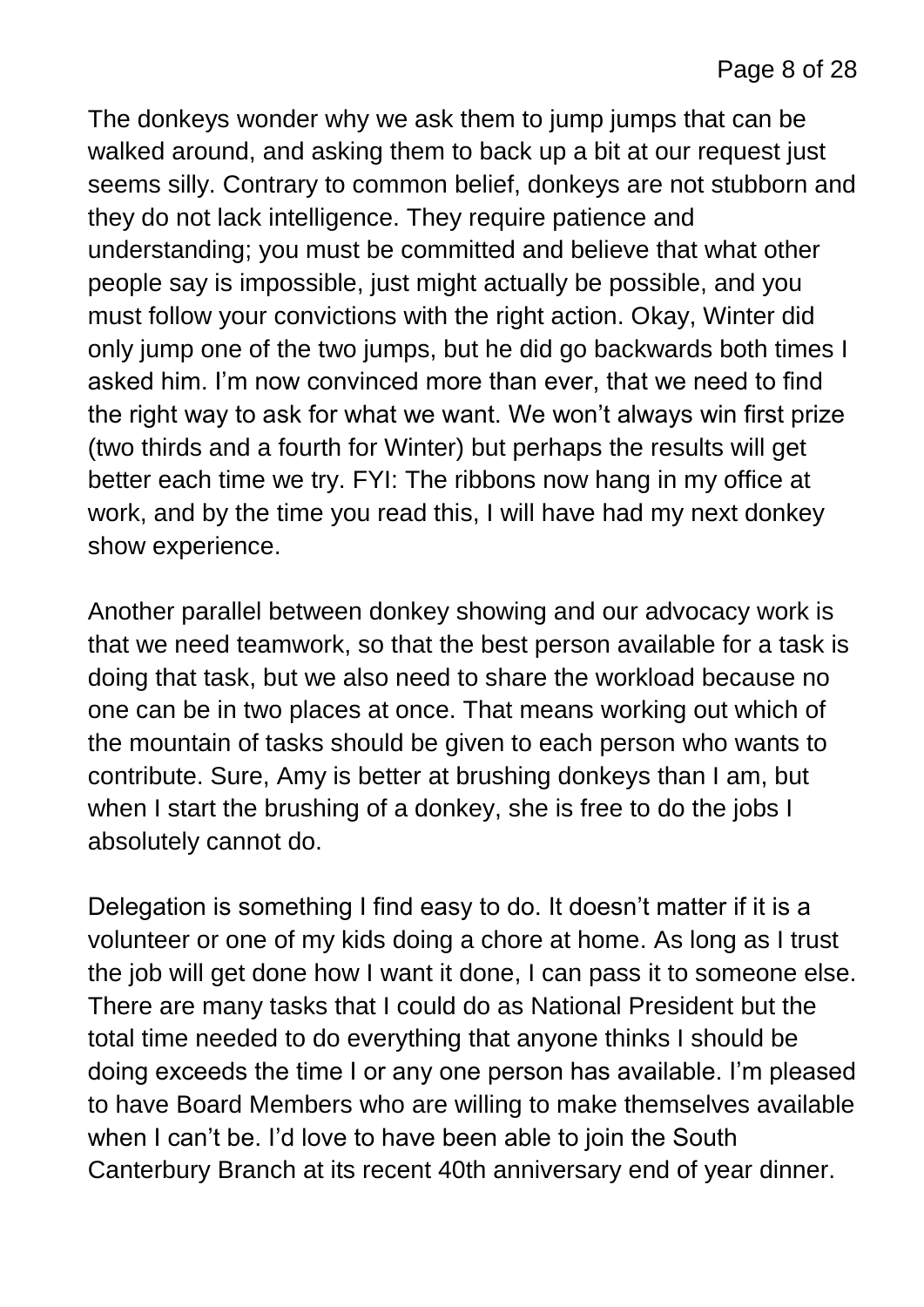My thanks go to Andrea Courtney for putting her hand up this time, as well as to Martine Abel-Williamson for the times she has attended DPO Coalition meetings that clash with my work commitments.

The Annual Planning Meeting that has just finished is when the Board works out who will do what. We've put a lot of effort into really working out which activities warrant the most energy and attention. We're trying to find ways to make it easier to do the work we do, and to make sure that it isn't just the board being engaged in the work. Even talking to someone in our community, or perhaps someone else who is blind, sharing ideas and our experience does lead to greater understanding of how we can get on with life as blind people. Some of our best chances to talk to one another come by way of our branch or network meetings, attendance at conference, or by following our email lists or Facebook page. One thing I hope you get to do more than I do is to pick up the phone and talk to family members or friends, especially now that the festive season is upon us. I do hope you get to relax as much as you want over the summer break, and are sufficiently revived for a busy 2019.

#### **Implementing Governance Review Outcomes**

#### **From Rose Wilkinson, Executive Officer**

Outcomes of the Governance Review Panel's work were, circulated several months out from the Annual General Meeting and Conference. Members were therefore prepared to discuss resolutions relating to the future governance structure of Blind Citizens NZ that would occur during the AGM. Resolution 6 in the set of resolutions proposed: "That a revised constitution be made available to all financial ordinary members in their preferred format in the first half of 2019 prior to a ballot being conducted."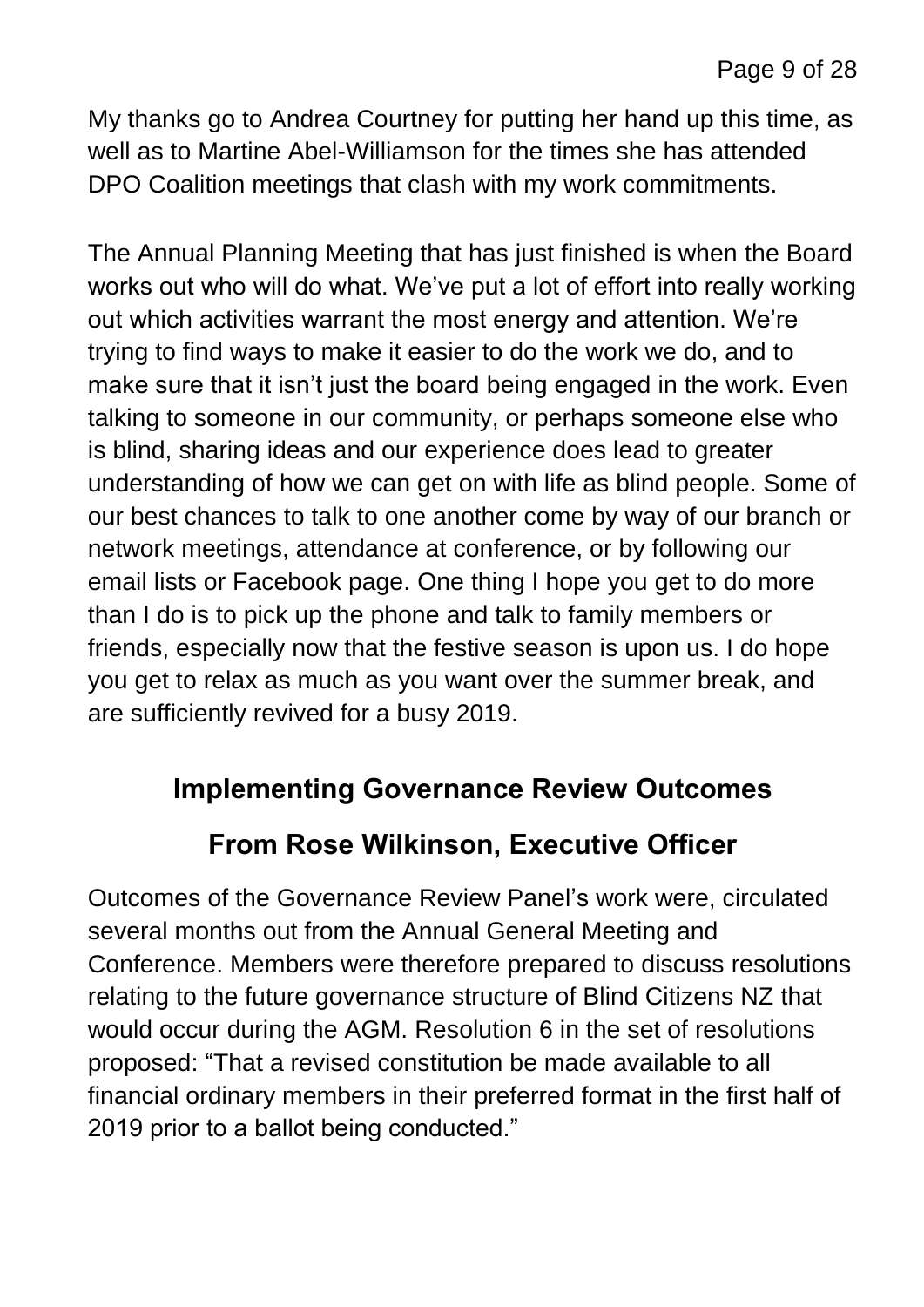In anticipation of the AGM, adopting resolutions on the future governance structure of Blind Citizens NZ, the Board in September, scheduled a meeting of National Council to happen on 12 December.

The purpose of the meeting being to change clause 17(a) in the current constitution which allows for amendment to the constitution by a resolution from the AGM or a resolution from a meeting of National Council. The 2018 AGM endorsed the development of a revised Constitution that would embrace changes proposed by the Governance Review Panel. For this reason, clause 17(a) must now include a postal ballot of members as well. At its meeting on 12 December 2018, National Council unanimously supported the proposed amendment to the Constitution.

The Board is now preparing next steps. This includes giving financial members advanced notice of the opportunity they will have to review the draft constitution early in 2019, and provide feedback. The Board will make decisions based on all feedback received. It will then circulate the final version of the constitution to all financial members to vote on.

For voting members, having certainty about your financial status and knowing you can influence the future direction of Blind Citizens NZ will be especially important. Members uncertain of your financial status should contact National Office for clarification. Contact details are available at the end of this Focus issue.

# **I Rode a Camel, and Got Bitten by a Cane! From Paula Waby, World Blind Union Representative**

I wanted to share some of my highlights from attending the World Blind Union Midterm General Assembly held in Mongolia from 9-12 September 2018.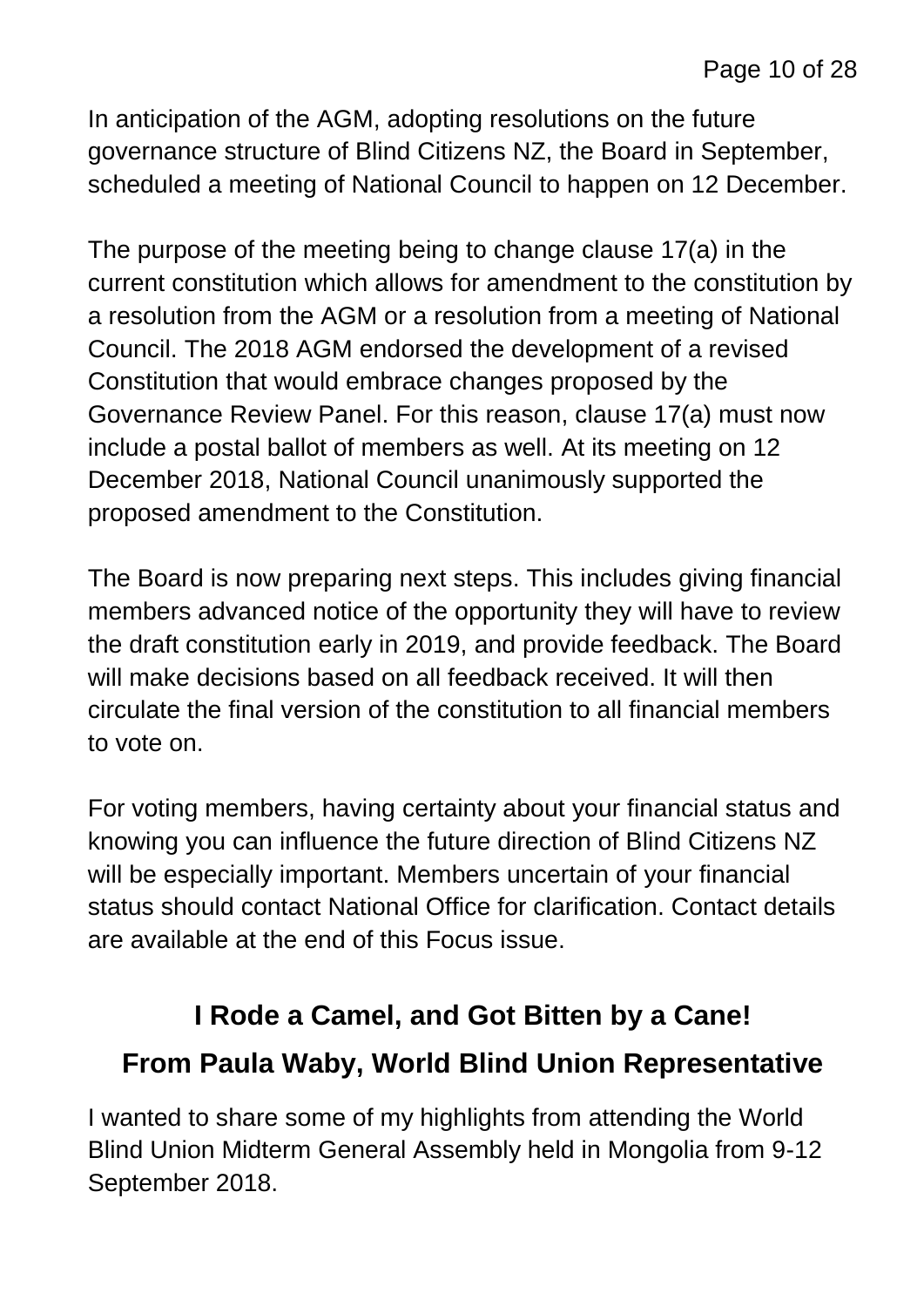The theme was "Leaving no blind person behind – ten years of the UNCRPD, what we have achieved so far and the next decade of advocacy".

I thoroughly enjoyed and benefitted from attending this meeting and networking with people from the Asia Pacific region and want to thank Blind Citizens NZ for funding my attendance. There were about 180 people there including a large group of observers from Mongolia. New Zealand was well represented with Martine Abel-Williamson, Judy Small, Sandra Budd, Thomas Bryan and myself, plus my guide. Other countries represented included Thailand, the Philippines, Chinamainland, Australia, Korea, Japan, Laos, Malaysia, Myanmar, Mongolia, Vietnam and China-Hong Kong. We also had representatives from Uganda and Canada and a delegation from North Korea.

The first day commenced with the policy meeting. Following this, we had the Women's Forum, which I found very interesting. The theme for this session was "Women: education, employment, participation and inclusion". After hearing from various speakers covering plans for hearing the voice of women, education, employment and the Mongolian experience we broke into smaller groups to discuss issues for blind women in our various countries.

The opening ceremony and keynote address for the mid-term Assembly was given by Mr S Chinzorig, Minister of Labour and Social Security in Mongolia. This was followed by speeches from people including:

- Dr Fred Schroeder, President of the WBU;
- Ms Michiko Tabata, President, WBU Asia Pacific region; and
- Ms Gerel Dondovdorj, President, Mongolian National Federation of the Blind, Chair of the Organising Committee.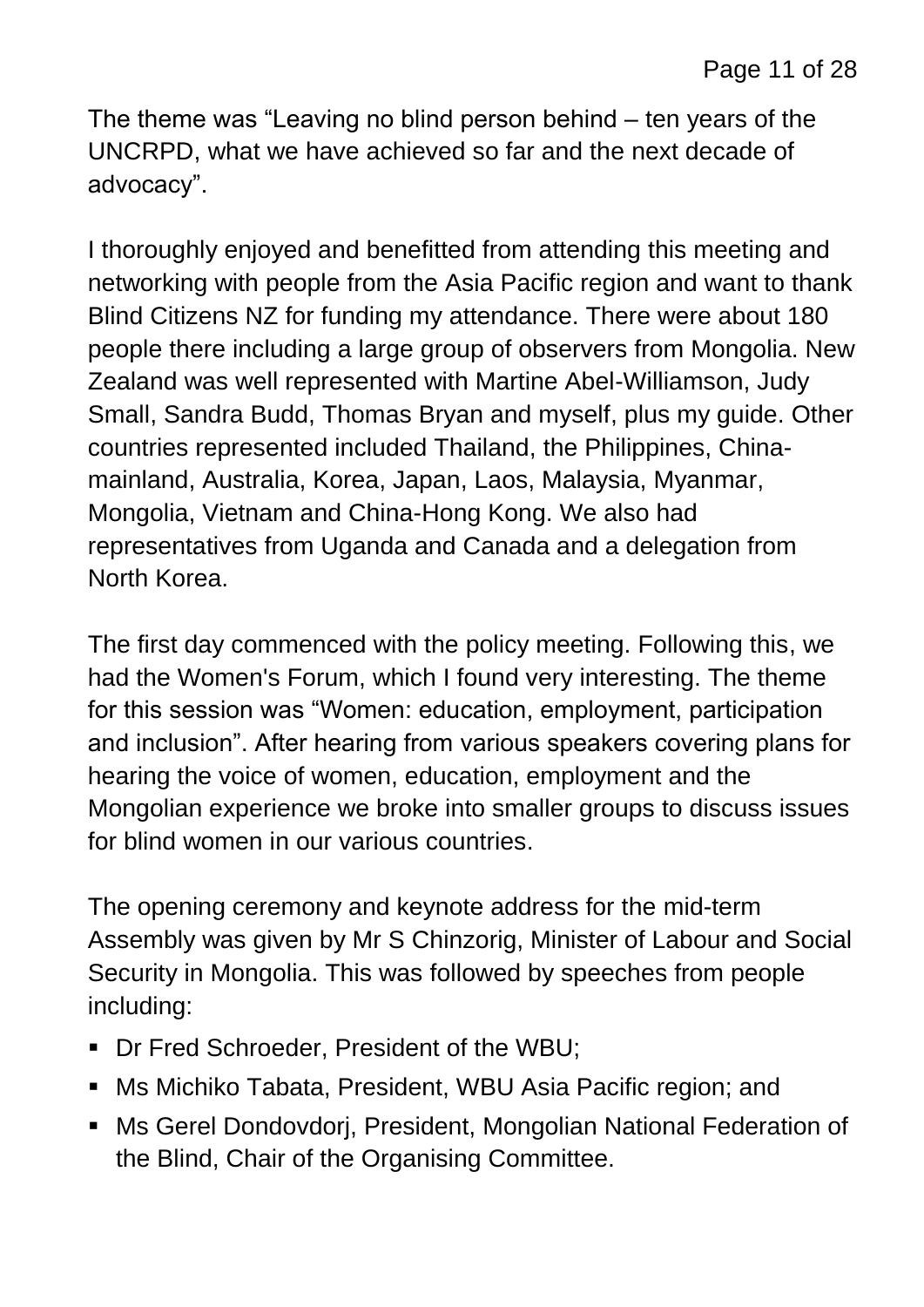Some of the issues covered were discussion about the Marrakesh Treaty. Five countries in attendance had already ratified the Treaty including Mongolia. Other topics included a Treasurer's report, UN Advocacy, employment, technological issues, rehabilitation services, accessibility of environment and tourism, web accessibility, sustainability of the region and work done by the Mongolian Government.

Each day there was a craft stall selling goods made by local blind people. There was also an exhibit of The Braille Box, which is made by Index. I was interviewed twice for Mongolian television and copresented New Zealand's country report along with Thomas Bryan from the Blind Foundation. We received some good questions following our presentation.

One evening New Zealand and Australia had an ANZAC's dinner and it was very good being able to network with our closest ally. Our two countries also met under the Pacific Oceania region to discuss the World Blind Union, and how we could support the other countries in our region.

The welcome dinner commenced with entertainment using Mongolian instruments and throat singing. The gala dinner on the last evening commenced with entertainment from a string quartet, followed by performances from the students at the Mongolian Opera School. It was interesting to experience some of the local music and instruments.

I was fortunate to have an extra day for sightseeing. My highlight was riding a camel. I did not realise how tall they are, even lying down. When they stand up you have to hold tight to the front hump (camels in Mongolia have two humps) because they get up on their back legs first and it throws you forward. It was also nice to get away from the pollution in the city of Ulaanbaatar.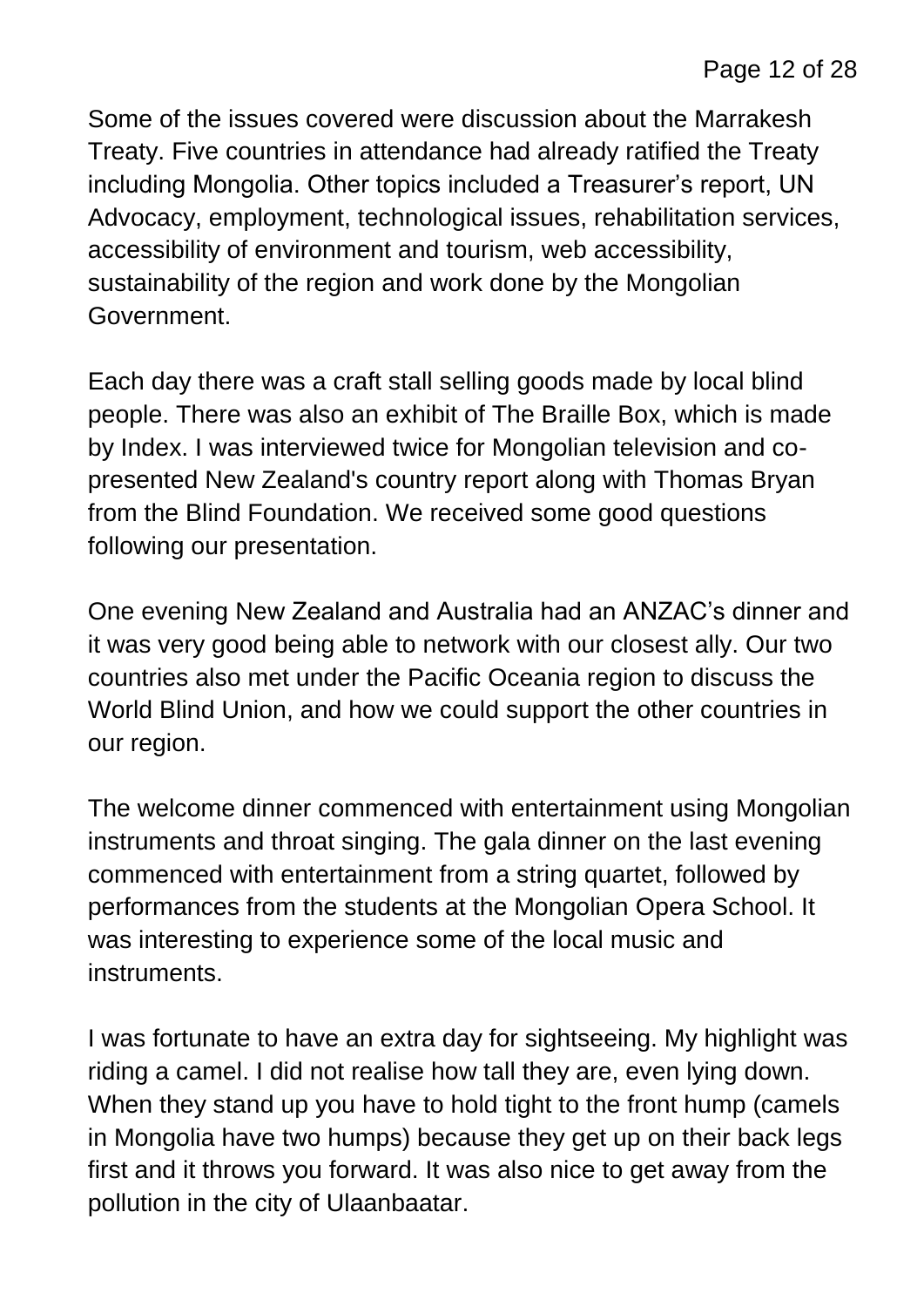I found the Mongolian people very friendly and willing to assist. The roads were amazing with six lanes of traffic but usually eight cars across swerving unpredictably. If the roads were too busy, cars also seemed to use the footpaths as another lane or as a car park making navigation quite challenging. Pedestrian crossings appeared to be simply a suggestion and in fact the cars toot whilst people are crossing in order to make them hurry up. Police were on most intersections blowing whistles and directing with a light stick. The footpaths were full of manholes raised or inverted a few centimetres, broken or loose cobbles, random lampposts or slabs of concrete placed anywhere and steps of all depths. I was told there are no guide dogs at all in Mongolia and most blind people do not travel alone. Traffic and pedestrians did appear to understand the meaning of the white cane though and slowed or stopped for us.

In closing, if you read my title and are curious my experience in being bitten by my cane was one time when I went to fold it up. Have you ever caught your fingertip between two of the lengths of cane? If not, don't try it. The pain was pretty amazing and I was just pleased it was not my braille-reading finger!

#### **Martine Abel-Williamson – Supreme Recognition**

On 28 November 2018, Martine Abel-Williamson, Vice President Blind Citizens NZ was recognised for her contributions towards making a blind bit of difference for disabled people in New Zealand, and internationally. Attitude Awards, run by a charitable trust, that seeks to increase awareness of the benefits of the integration of people with disabilities into every aspect of political, social, economic and cultural life, presented Martine with two awards. She received the **Attitude Making a Difference Award -** this award recognises someone with or without a disability who has made a significant contribution to improving the lives of people with disabilities. It aims to celebrate work that improves the lives of people with disabilities within a community.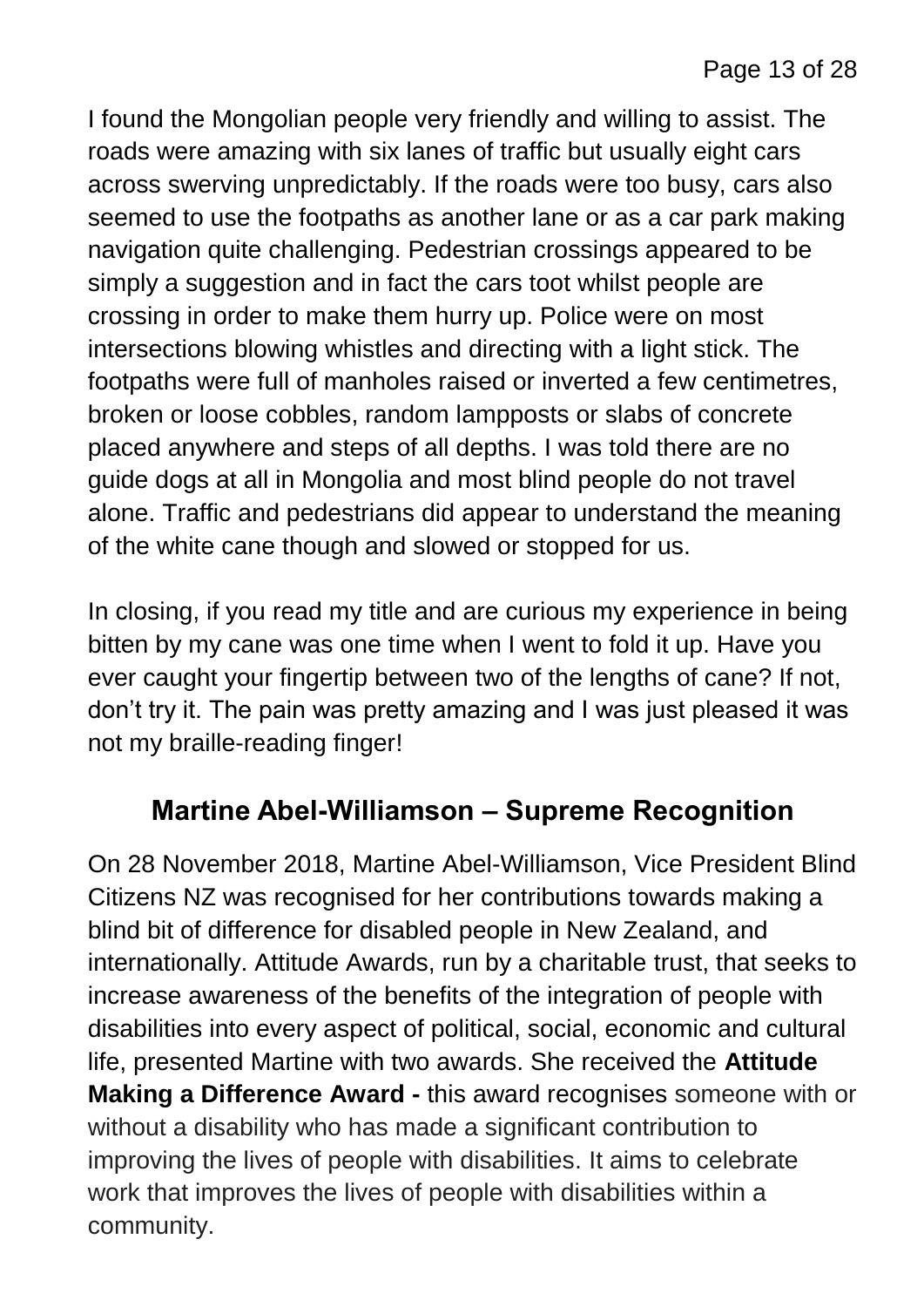This may be paid employment, or may work voluntarily but this person will make outstanding personal efforts beyond their job description or effectively be an unsung hero in their community. The entrant may have given up their time and energy to help other people. They may have influenced policy making at local government level, participated in local action, or otherwise made a difference, which has benefited others in their community. The award recognises Martine's aim to assist others, and her selfless giving of time.

Martine also received the **Attitude Supreme Award**, awarded to the category winner who has had the most significant impact on both the disability sector and the wider community. This award recognises that Martine has achieved outstanding results, that she embodies the spirit of the Attitude Awards, and is a role model for others to follow.

In addition to her roles with Blind Citizens NZ, Martine has positions on boards and panels for agencies including ACC, she is Global Treasurer of World Blind Union, Chair of Auckland Disability Law, and lead of the Asia Pacific Regional UN Advocacy Network.

Congratulations Martine – these awards and acknowledgements are recognition of your contributions and the influence you have brought through your work.

# **Blind Citizens NZ's 75th Anniversary, 2020**

In October 2020, Blind Citizens NZ will celebrate 75 years of its existence. The Board is already beginning to think about what this celebration might involve. Greg Newbold will be writing about events since 1995 i.e. the 25 years through to 2020. Aside from this, the Board has made no other decisions, because it wants to hear from members, branches and networks.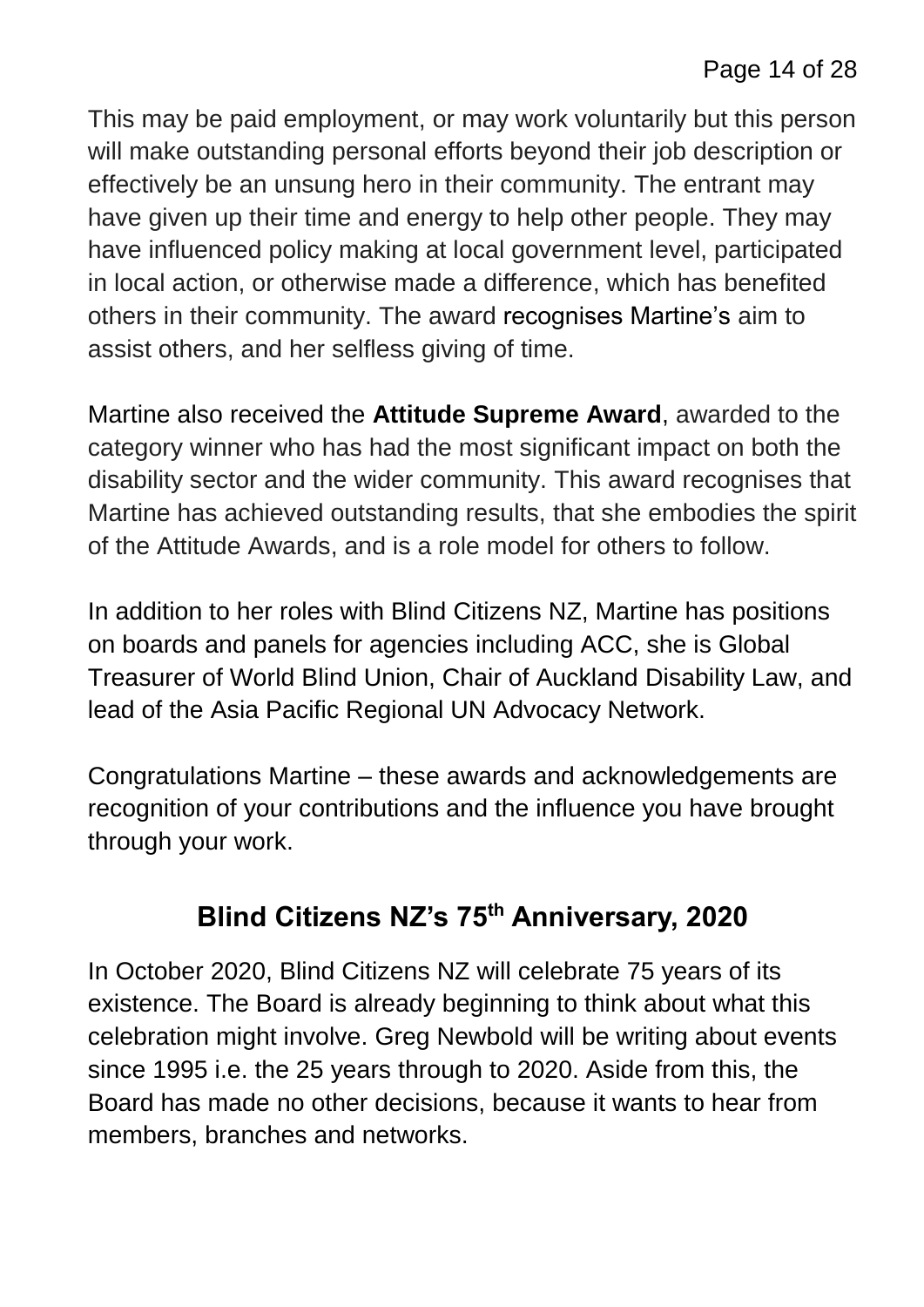Although there are several months before the Board will consider ideas and feedback, starting the process early, means you have more time to start your own thinking. The Board is especially keen to hear from you about:

- **If Ideas about where to hold the 75-year anniversary celebration.**
- Should the celebration coincide with the usual dates i.e. in 2020 this would be Friday 9 to Sunday 11 October?
- Are there international guests we should invite?
- What about speakers, presenters and their topic(s): are there people you believe should be included in the programme?
- What topics should there be for speakers and presenters?
- If is there a theme the  $75$ -year celebration should take so, what is this?

Feedback closes at 9am, Monday 10 June 2019. The Board will consider all ideas and feedback at its meeting on 22 and 23 June.

### **Celebrating Success – Identification and Accessibility**

Earlier in this Focus issue, we celebrated people recognised in different ways, for their work and/or championing of blindness and disability issues. We carry that theme through here to celebrate organisational and collaborative disability-related successes.

Identification is an issue Blind Citizens NZ has advocated on for a very long time. We know as a result of Conference resolutions, hearing from members across the community, and working with the Blind Foundation also, just how much blind, deafblind and vision impaired people need a nationally accepted form of identification that is just about the person - not linked to age, ethnicity, travel, disability, financial status, or any other aspect of one's life.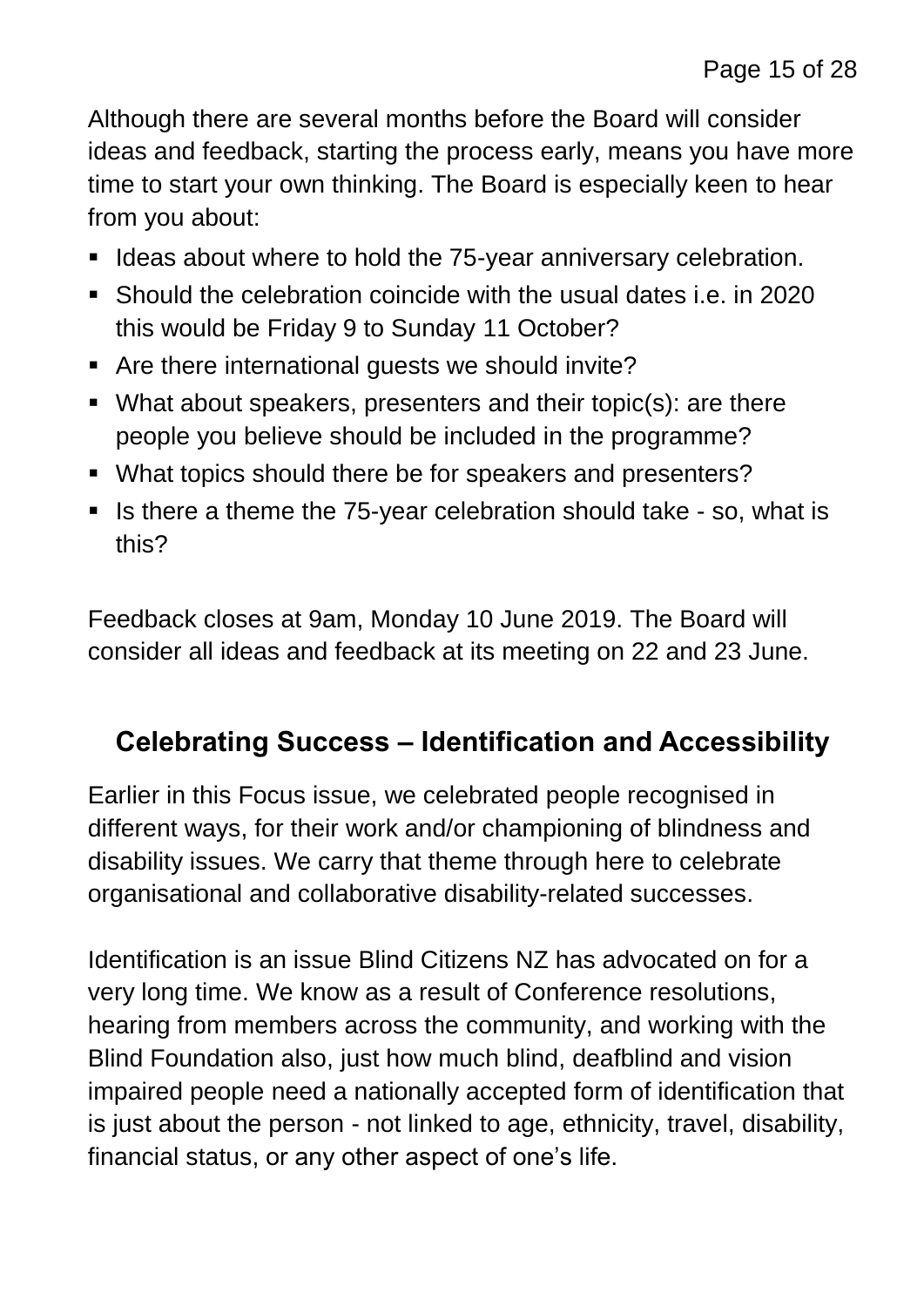We also know through our collaborative work with the DPO Coalition (comprises seven disabled people's organisations in total), and Government that many people across society will benefit from a generic form of identification such as Blind Citizens NZ has been advocating.

Led by Blind Citizens NZ and working collaboratively with the DPO Coalition, Government, Hospitality New Zealand, and other stakeholders, we celebrate the success of the Kiwi Access Card. As stated by Hospitality New Zealand, "The new Kiwi Access Card has been designed with everyone in the New Zealand community in mind. We have changed the name and the look of the card so that it can better address the needs of everyone, across our society that needs a form of secure identification to give them access to goods and services."

The Kiwi Access Card has enhanced security features, to ensure it is a secure and reliable form of identification. Here is an overview of security and other features included on the Kiwi Access Card:

- use of UV ink means that under UV light the 'Koru' will appear in the background;
- micro text in the background of the card makes the card harder to scan, and therefore harder to forge;
- braille letters "ID" in lower case are towards the front, bottom right;
- a small transparent photo of you is to the right of your main photo i.e. at the bottom, approximately centre, and visible from the back;
- a transparent map of New Zealand towards the right hand side on the front of the card, is visible from the back also;
- the bottom right hand corner of the card is transparent, which makes the card exceptionally hard to replicate;
- the front of the card is overlaid in an holographic layer featuring a security design/emblem.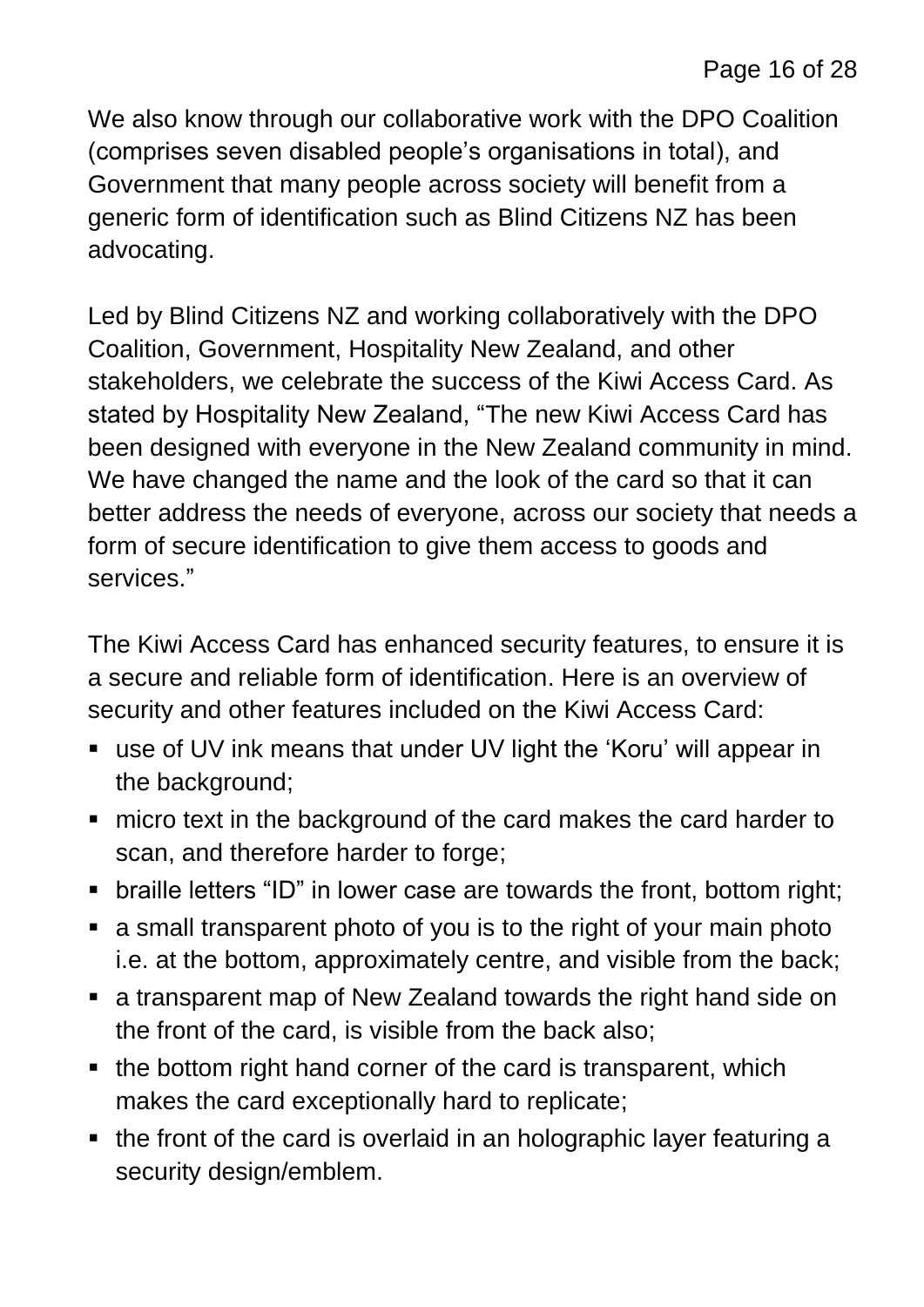We include a front facing sample of the Kiwi Access Card below – the words "Kiwi Access" appear at the top left of the card. A Koru design separates the two words. Your photo is on the left of the card under the title Kiwi Access. Embossed, at the bottom of the main photo is your date of birth. To the right of the photo details include full name and date of birth (required to verify identification), respective issue and expiry dates, small transparent photo of you, map of New Zealand, embossed individual card-number bottom right, and braille letters "id" just above.



Applications for the Kiwi Access Card open from 14 January 2019, via NZ Post. The cost is \$55 including GST, and is valid for ten years.

Now to our next success celebration. During 2016, led by the Blind Foundation, a collective of disability-related organisations began working collaboratively to consider the potential for accessibility legislation in New Zealand. By 2017 there were 12 organisations signed up and working towards accessibility legislation: Blind Foundation, Auckland Disability Law, CCS Disability Action, Deaf Aotearoa, Disabled Person's Assembly, Parents of Vision Impaired (NZ), Inclusive New Zealand, Kāpō Māori Aotearoa, Blind Citizens NZ, National Foundation of the Deaf, People First Aotearoa, and Cerebral Palsy Society.

When talking about successes, these are the collective of everyone's work and contributions. There are however, individuals who have been champions, such as Áine Kelly-Costello who coordinated the grass-roots campaign.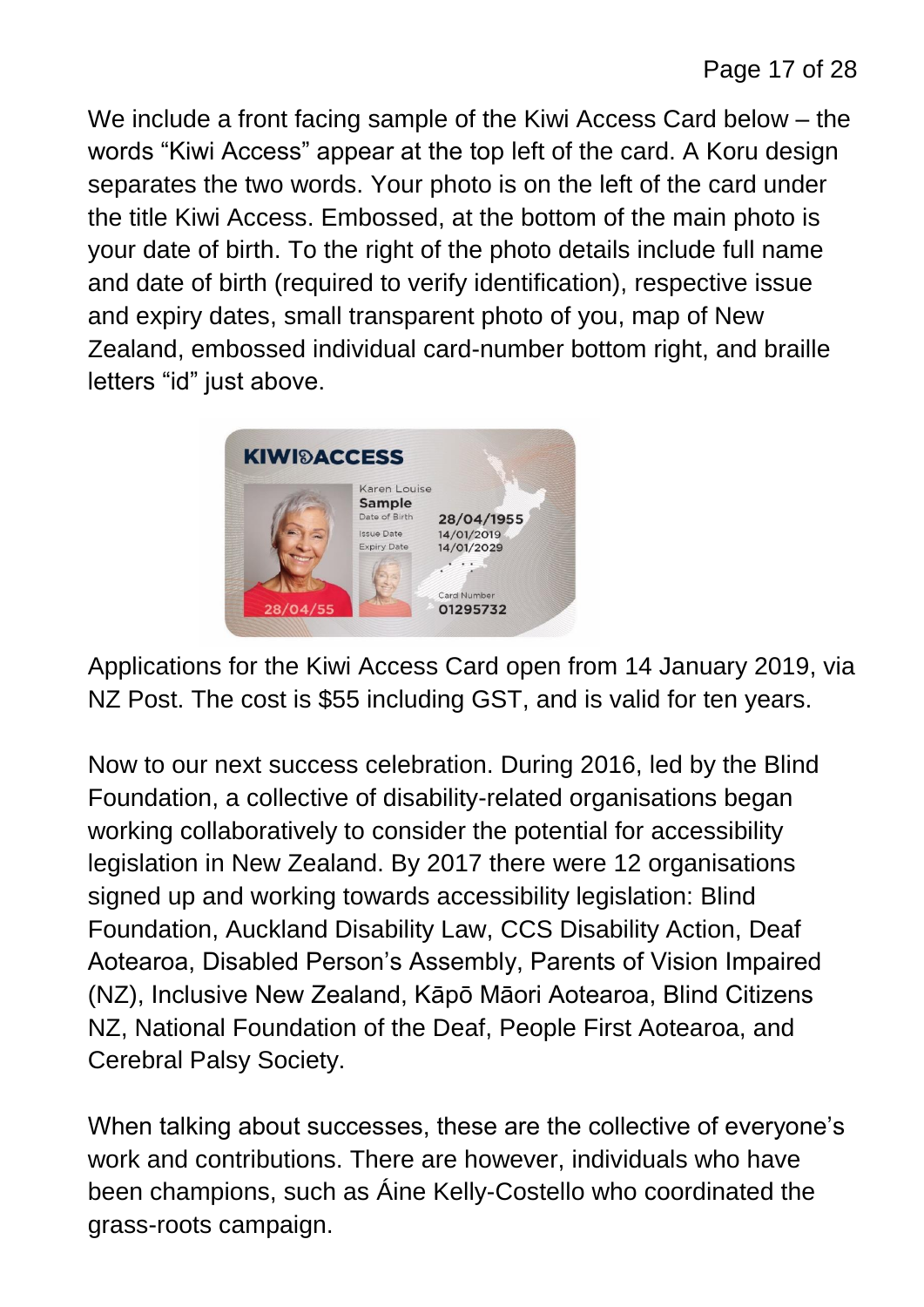Additionally, initiatives and collaborative approaches, led on behalf of the Blind Foundation by Dianne Rogers - Access Alliance Coordinator and Blind Foundation General Manager, Policy and Advocacy. David Lepofsky, Ontarian champion for accessibility legislation has worked closely with Dianne Rogers and the Access Alliance as our work has progressed.

Over the past 12 months the Access Alliance has created accessibility-related awareness opportunities, and strengthened its relationship with Government, primarily through the Minister for Disability Issues Hon Carmel Sepuloni, Members of Parliament (Parliamentary Champions for Access Legislation), led by Poto Williams, Labour MP for Christchurch East, and the Office for Disability Issues.

The extent of information from research, data and reports produced by the Blind Foundation during 2015 and 2016, provided the basis for the Access Alliance to promote the need for accessibility legislation. Then, earlier this year, the Access Alliance presented the Minister with a petition to put accessibility into a legislative form. Then in October, the Access Alliance presented the Minister with a collection of personal stories, each of which demonstrates access challenges.

Through the Office for Disability Issues, due diligence was carried out about accessibility legislation across various jurisdictions internationally. All these pieces of work informed Minister Sepuloni in her approach, including with her Cabinet colleagues. The outcome of Cabinet's decision is the cause for celebration…

On Thursday 6 December, the Minister for Disability Issues announced that, "Cabinet has approved a work programme to thoroughly explore how we can achieve full accessibility for disabled people and all New Zealanders, Minister for Disability Issues Carmel Sepuloni says.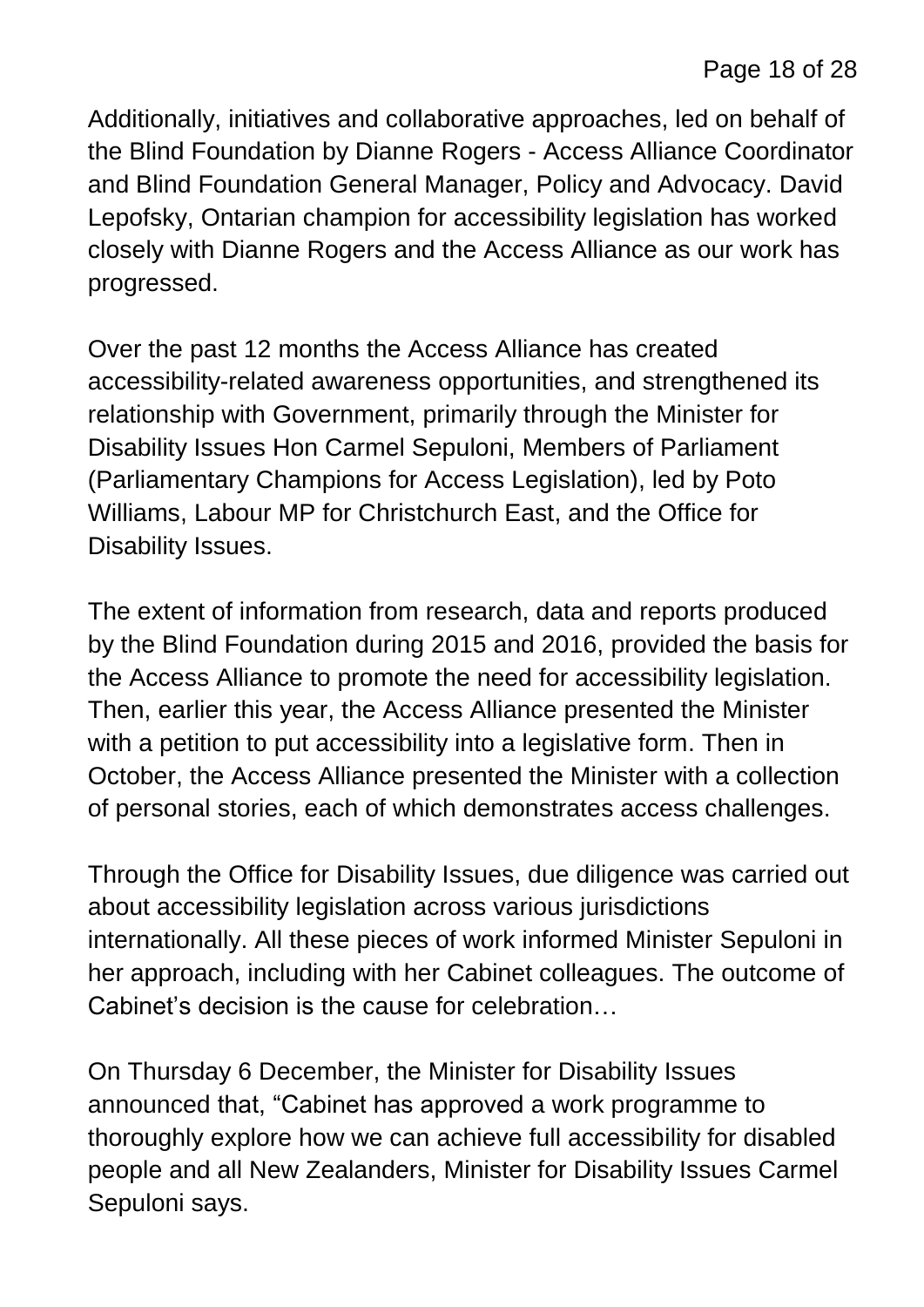The work programme will focus on accessibility for disabled people but will also look at how we can improve accessibility for other groups such as seniors, carers of young children, people with English as a second language, and those with temporary injuries. The work programme will involve collaboration with a wide variety of stakeholders, including the Access Alliance, other disability groups and small business. It will look at:

- how to define "full accessibility"
- the challenges and opportunities of different approaches
- whether legislation is needed for mandatory codes and standards for accessibility and what domains any might cover."

There is no doubt that organisational advocacy towards removing barriers faced by blind, deafblind and vision impaired people will continue. Blind Citizens NZ does however take this opportunity to recognise Minister Sepuloni's endeavours on behalf of disabled people, and to applaud Government on its decision to explore thoroughly, how to achieve full accessibility for disabled people and all New Zealanders.

# **Titbits from 2018 Annual General Meeting and Conference From Rose Wilkinson, Executive Officer**

This article highlights information about the three days, while avoiding duplication of activities and outcomes mentioned previously.

Friday's AGM business sessions were full, and varied. There was only one remit this year with a focus on Statistics NZ. The key message, supported by everyone is to ensure challenges faced in this year's Census are resolved, and not present in 2023 when the next Census happens. Áine Kelly-Costello spoke to her paper and facilitated discussion around how Blind Citizens NZ's AGM and Conference can be a more engaging, informative and empowering weekend for everyone, regardless of age.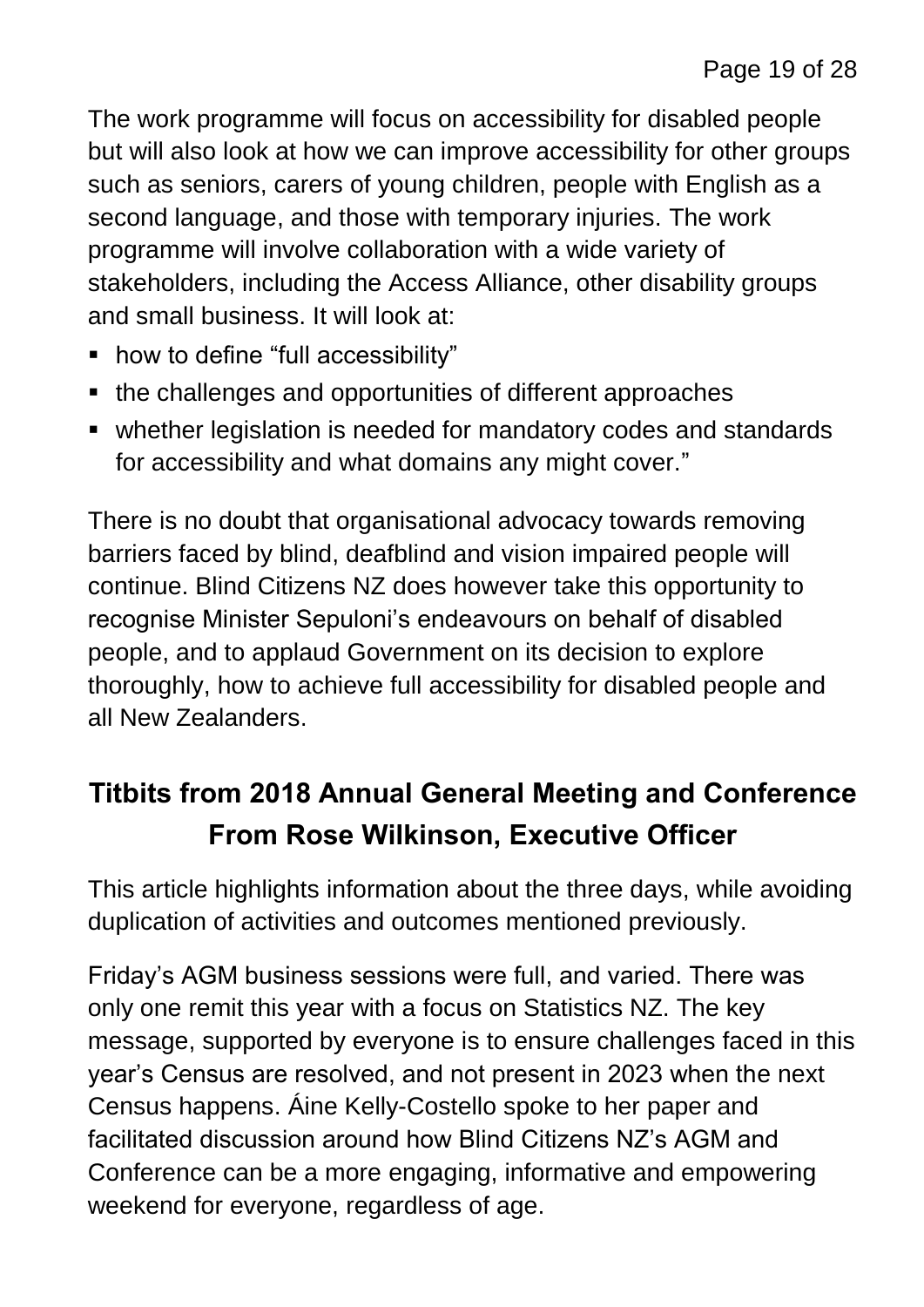Saturday morning, Hon Carmel Sepuloni, Minister for Disability Issues carried out the official opening. Her address set the scene for guest speakers and their respective presentations, each of which aligned to the theme "Raising Expectations: is blindness defining who we are?"

Just prior to lunch, Martine Abel-Williamson on behalf of the Board, presented the animated social media video, which raises awareness with the general public, of some of the key issues faced by the blind community, and what the general public can do about it. There is more about the Board's work on this animation video, further on in this Focus issue.

In the afternoon, following guest speaker presentations, attendees participated in a workshop and facilitated discussion about "Making Disability Rights Real". Facilitated by Daniel Phillips Board Member Blind Citizens NZ, and Paul Brown Senior Advisor Disability Rights, Office of the Ombudsman, attendees chose one of six issues (education, housing, employment, accessible information, seclusion and restraint, disability data). Each group discussed their specific issue, and brought forward one thing they wanted to achieve, whether through Government or other means. A second step in the workshop was opening up discussion to enable people to raise any item/issue important to them, within their group. Each group then agreed on one item/issue it wanted to have pursued. Workshop topics and outcomes will inform the Independent Monitoring Mechanism's 2019 country report. The IMM comprises the DPO Coalition, Human Rights Commission, and Office of the Ombudsman.

Now to Saturday evening's Conference Dinner, where award presentations are made. In addition to those you have already read about, there are two more to celebrate.

Southland Branch received the John McDonald Trophy, recognising that as at 30 June 2018, it had the highest number of members in proportion to the total number of Blind Foundation members in the branch's geographical area.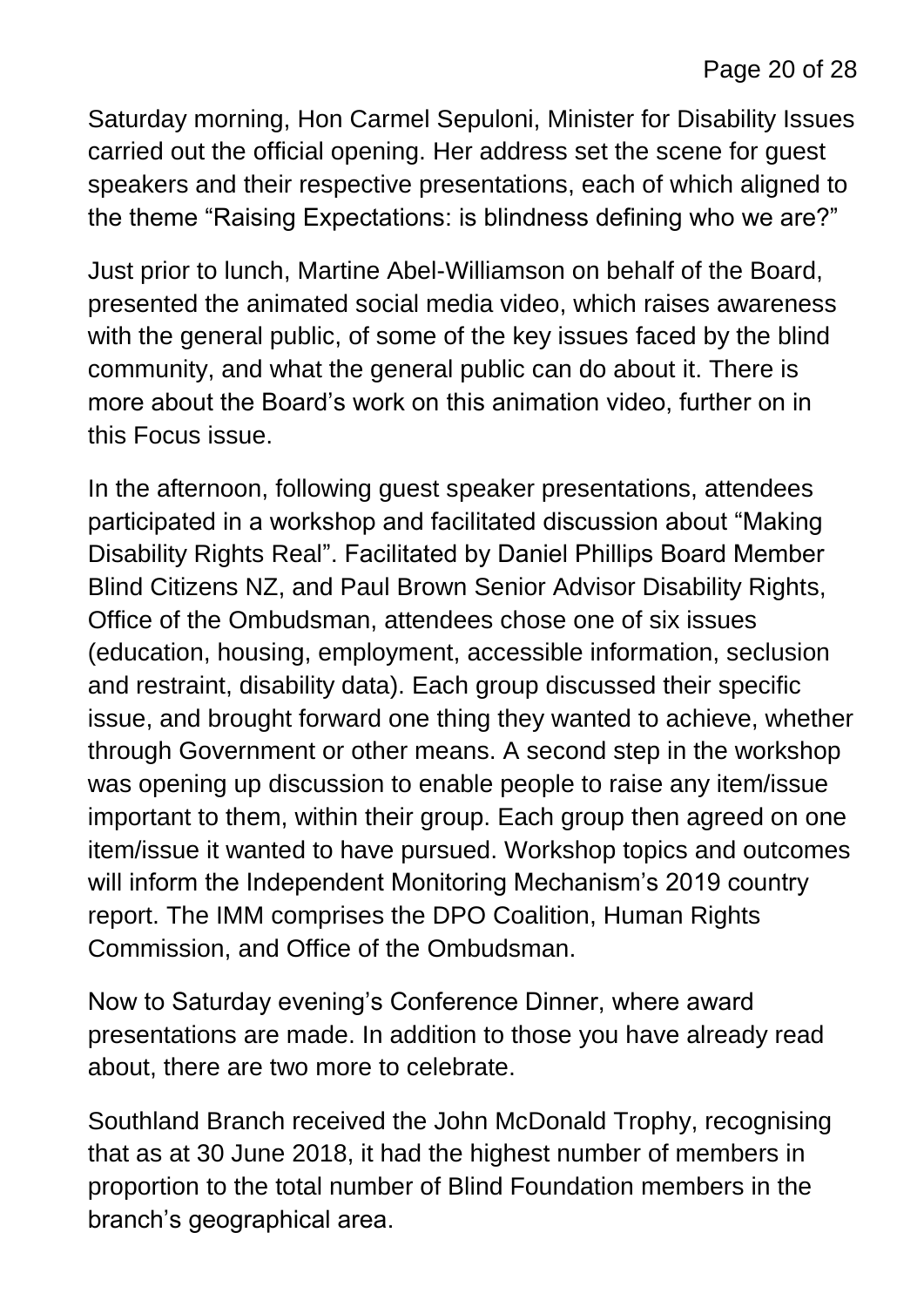Carolyn Peat is this year's recipient of the Johnston Trophy for leadership. The National President when presenting the award recognised Carolyn's contributions to Blind Citizens NZ, her leadership through Auckland Branch, and areas external to the blind community.

This was an enjoyable occasion. Held at the Brentwood Hotel, Wellington, a live link throughout the three days between the main venue in Wellington, and Auckland Branch members in the Blind Foundation's recreation centre, Awhina House was a first. Feedback from the majority of attendees and participants rated the audio and video link, and hearing loop, as one of the best experiences, with all aspects of the highest quality. Streamliner Productions worked tirelessly with Blind Citizens NZ to achieve the quality and standard experienced.

Now to share a few words from Leyna Coleman (Auckland), which describe her experience as a first-time Conference attendee… Leyna says, "I was very excited to be attending Conference for the first time. I hadn't travelled by plane for ages and I couldn't remember the last time I had stayed in an hotel. It interested me to see what is happening at a national level with Blind Citizens NZ and I felt I could participate in this. Some of the speakers were quite interesting and I enjoyed the reciprocation, helping and being helped by others. The dinner on the Saturday night was also a highlight. I look forward to next year's Conference, even though I won't have to travel far to get there!" Thank you Leyna for sharing…

It is never too early to start planning for next year's Annual General Meeting and Conference, where we will be in Auckland at the Naumi Hotel, Mangere. Consideration to a live link between Auckland and Wellington is happening, and possibly one other location. Dates for 2019 are Friday 4 to Sunday 6 October, and the theme is" Getting on with it – a new horizon". Further information will be publicised as it becomes available.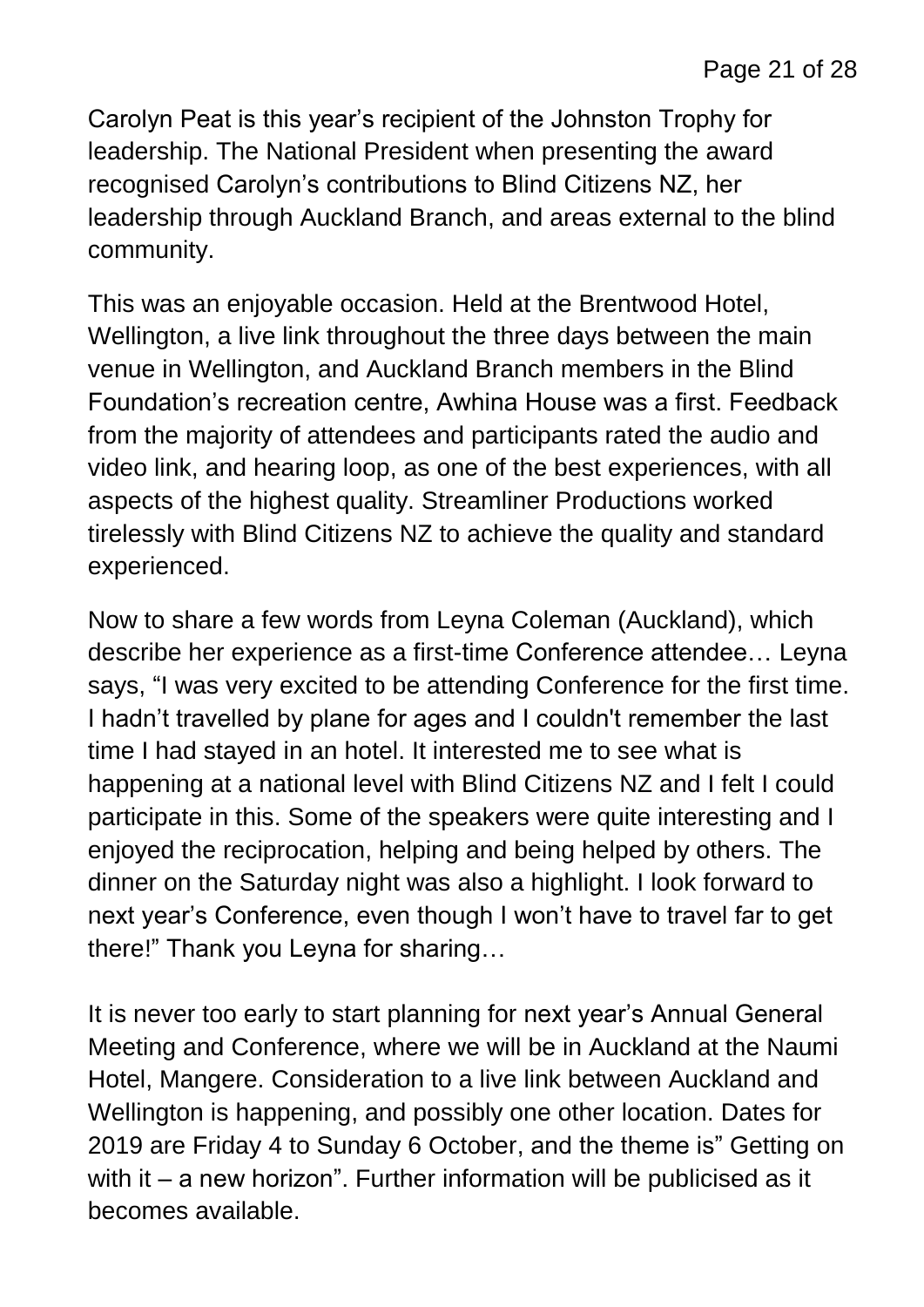# **Blind Citizens NZ Accessibility Social Campaign**

To support our work and striving towards New Zealand becoming a fully inclusive society, where blind, deafblind and vision impaired people can lead rich, full and independent lives with confidence and dignity, the Board has launched a social awareness campaign. The Board has received expert advice and guidance from Creature, the agency that worked with Blind Citizens NZ to develop our visual signature. The aim of the campaign is to educate the general public about some of the key issues faced by the blind community, and what the general public can do.

From the Great Barrier Brief, guided by the Board, the five areas thought to be most relevant were selected:

- **The Built Environment.**
- **Political Life and Independent Voting.**
- **Employment.**
- Culture and Entertainment.
- **Transport.**

Of these, 'The Built Environment' was thought to be the most relatable to everyday Kiwis. This is the focus of the main video, which lasts around 30 seconds.

Next came the idea – a really simple idea based on the notion that...

#### **It shouldn't be hard for our blind citizens to beat everyday obstacles.**

To bring this idea to life, we have exaggerated in the video, what it is like for a blind person to negotiate everyday obstacles.

The video is the creation of a fun, animated character who stumbles across somebody's rubbish on the sidewalk, and then has to perform a series of ridiculous over-the-top actions to simply get past.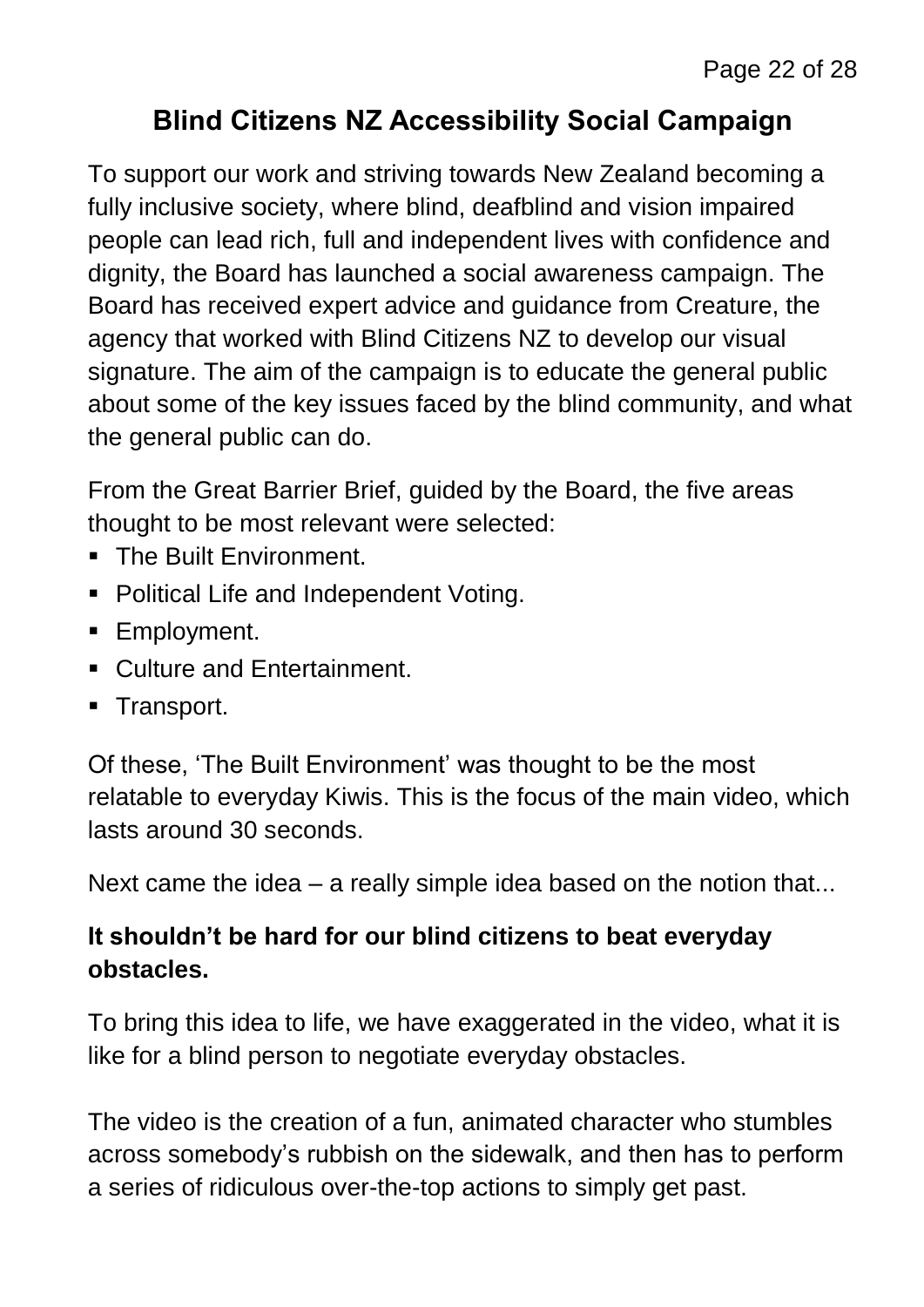Blind Citizens NZ has done everything possible to ensure the main video is an exemplar of accessibility – it is both audio described and has captions. Then there are five shorter versions, one each of the five areas. Each of the cut-down versions is approximately eight seconds long, and includes a description of what is happening.

Although the campaign is aimed at the general public using social media, Branch Committees and Network Coordinators will have the information for use locally, as an advocacy tool. In the meantime, anyone with internet access can check out the social awareness campaign messages by taking this link:

[https://abcnz.org.nz/issues-of-concern-to-blind-citizens-nz/blind](https://abcnz.org.nz/issues-of-concern-to-blind-citizens-nz/blind-citizens-nz-accessibility-campaign/)[citizens-nz-accessibility-campaign/](https://abcnz.org.nz/issues-of-concern-to-blind-citizens-nz/blind-citizens-nz-accessibility-campaign/)

# **Blind Citizens NZ Representatives Appointed / Needed**

The Board at its November meeting made appointments and/or reappointments, to national representative positions.

Individuals appointed or reappointed to national representative positions report to the Board at regular intervals. Congratulations to:

- **Workbridge Representative**: Paula Waby, two-year appointment.
- **Focus Editor:** Allan Jones reappointed for two years.
- **World Blind Union Committee**: Martine Abel-Williamson and Carl Halliburton, each have a two-year appointment.
- **Ministry of Health Disability Services Consumer Consortium**: Mary Schnackenberg reappointed for a further two-year term.

**Expressions of Interest**: The Board is calling for expressions of interest from financial (voting) members interested in international blindness topics, who have an interest also in the WBU Committee. The purpose of this Committee is to support the role of the WBU Representative, Paula Waby. It comprises up to four financial Ordinary (voting) Members of Blind Citizens NZ, plus the WBU Representative.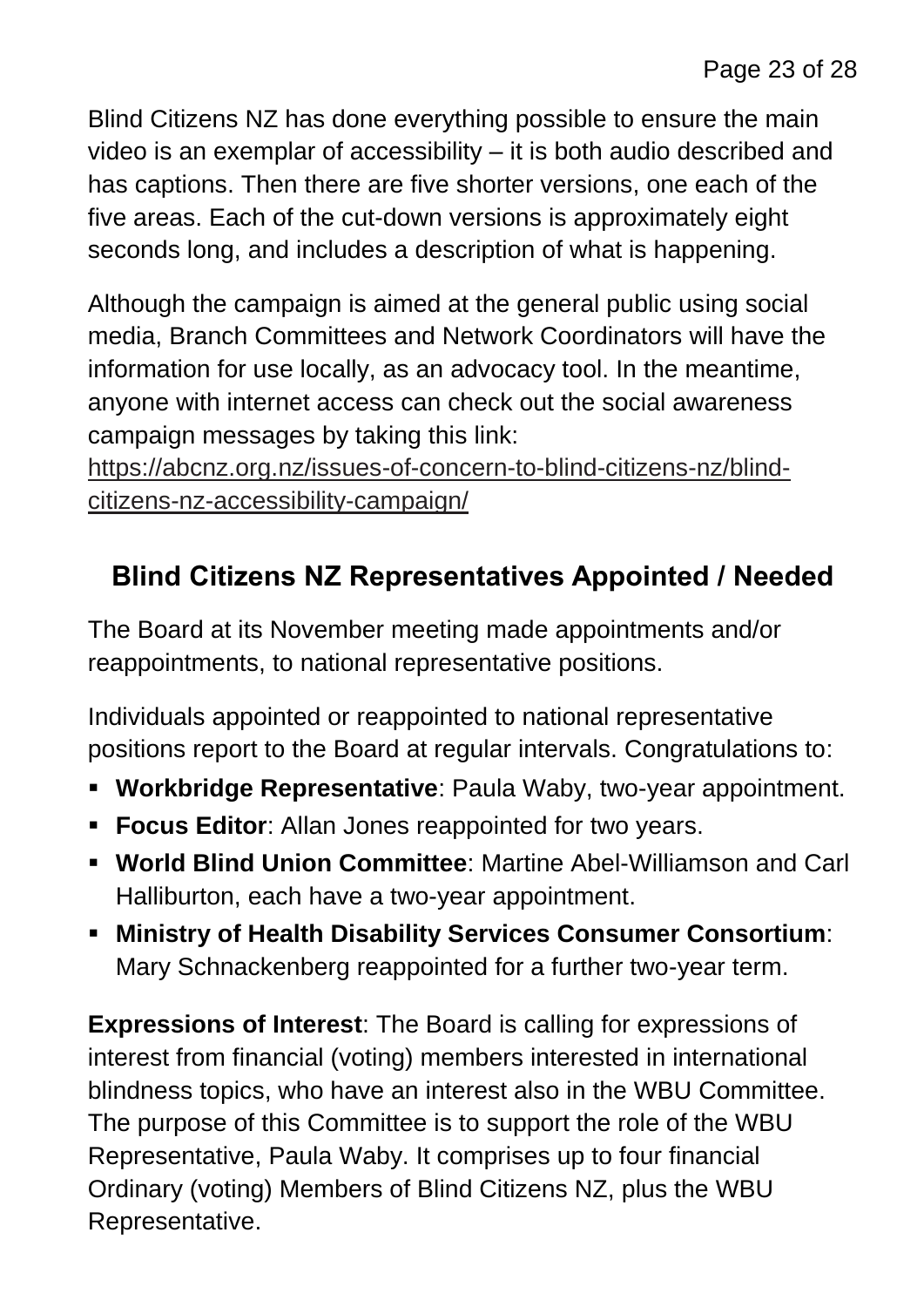The term of office for each of the appointed committee positions is two years. These run concurrently with the WBU Representative's term of office.

There is room on this Committee for up to two more people. Interested financial (voting) members should submit an expression of interest, with supporting information. This should include your interest in international blindness topics/issues, knowledge of World Blind Union, and your involvement in Blind Citizens NZ. There is a 1,000 word-limit. Expressions of interest close at 4pm, Monday 16 April 2019. Please send via one of these options:

- Post: PO Box 7144, Newtown, Wellington 6242;
- Email: [admin@abcnz.org.nz](mailto:admin@abcnz.org.nz)
- $\blacksquare$  Fax: 04-389-0030

### **Cyril White Memorial Fund**

### **Closing Date for Applications – 1 February 2019**

The Cyril White Memorial Fund is a funding opportunity that encourages and cultivates leadership skills and qualities among blind, deafblind and vision impaired people. Blind Citizens NZ, together with the Blind Foundation, is responsible for publicising these opportunities. There are two funding application rounds each year i.e. 1 February and 1 October. The February round of funding applications closes 4pm, Friday 1 February 2019.

Established in honour of Cyril White a pioneer in the blindness advocacy movement, this Fund pays tribute to his work and achievements on behalf of blind people. Eligibility of applicants is primarily for members who are eligible for full registration with the Blind Foundation. However, projects that are likely to be of direct benefit or interest to blind and vision-impaired people are eligible for consideration.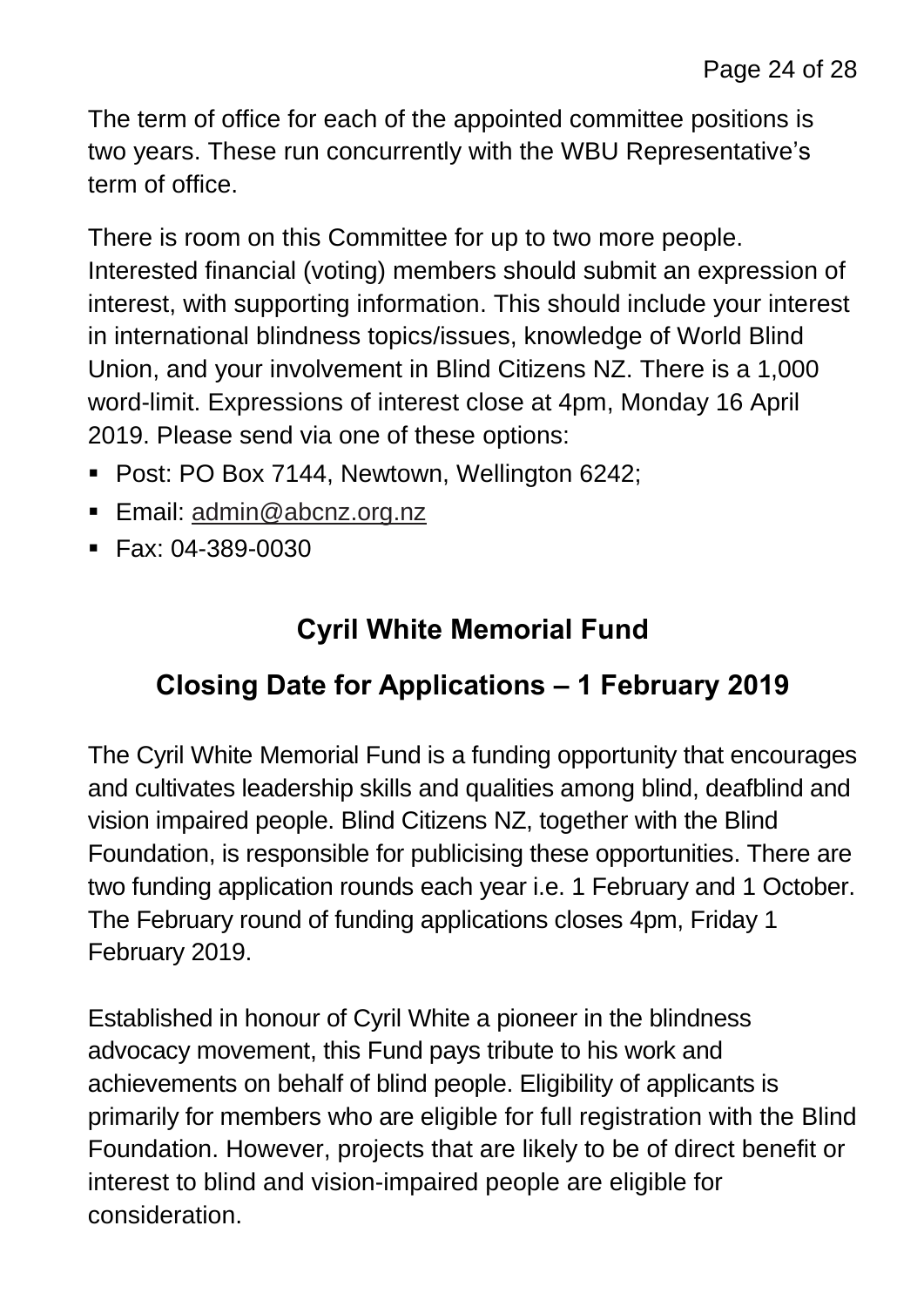If you have a project or activity and want to find out if this meets the fund criteria, then please be in touch for full details. Then, when you submit your application, you will be confident to have ticked all required boxes. Most of all, you will be assured your application meets eligibility criteria.

Applications to the February Cyril White Memorial Fund round need to be received by 4pm, Friday 1 February 2019. These should be for the attention of: Cyril White Fund, C/ Blind Citizens NZ, PO Box 7144, Newtown, Wellington 6242. Alternatively, by email to [admin@abcnz.org.nz](mailto:admin@abcnz.org.nz) including in the subject line, Cyril White Fund application.

#### **Membership Renewal Reminder**

Membership renewals fall due on 1 July annually. Mindful of the opportunity for financial Ordinary Members to provide feedback on the draft Constitution in the first quarter of 2019, having your say, is important.

If you are uncertain whether you are financial, please check by contacting our national office, or your local branch treasurer. Being financial by the end of February 2019 is particularly important, as this is when the mail-out of the draft Constitution to Ordinary Financial Members, will be finalised.

With Christmas and New Year just around the corner, it is important to know that our National Office closes noon, Friday 21 December. We reopen Monday 14 January 2019. Membership queries that arrive during the close of National Office will receive a response following National Office re-opening in January 2019. If emailing, please send your query to [admin@abcnz.org.nz](mailto:admin@abcnz.org.nz) and include "membership query" in the subject line.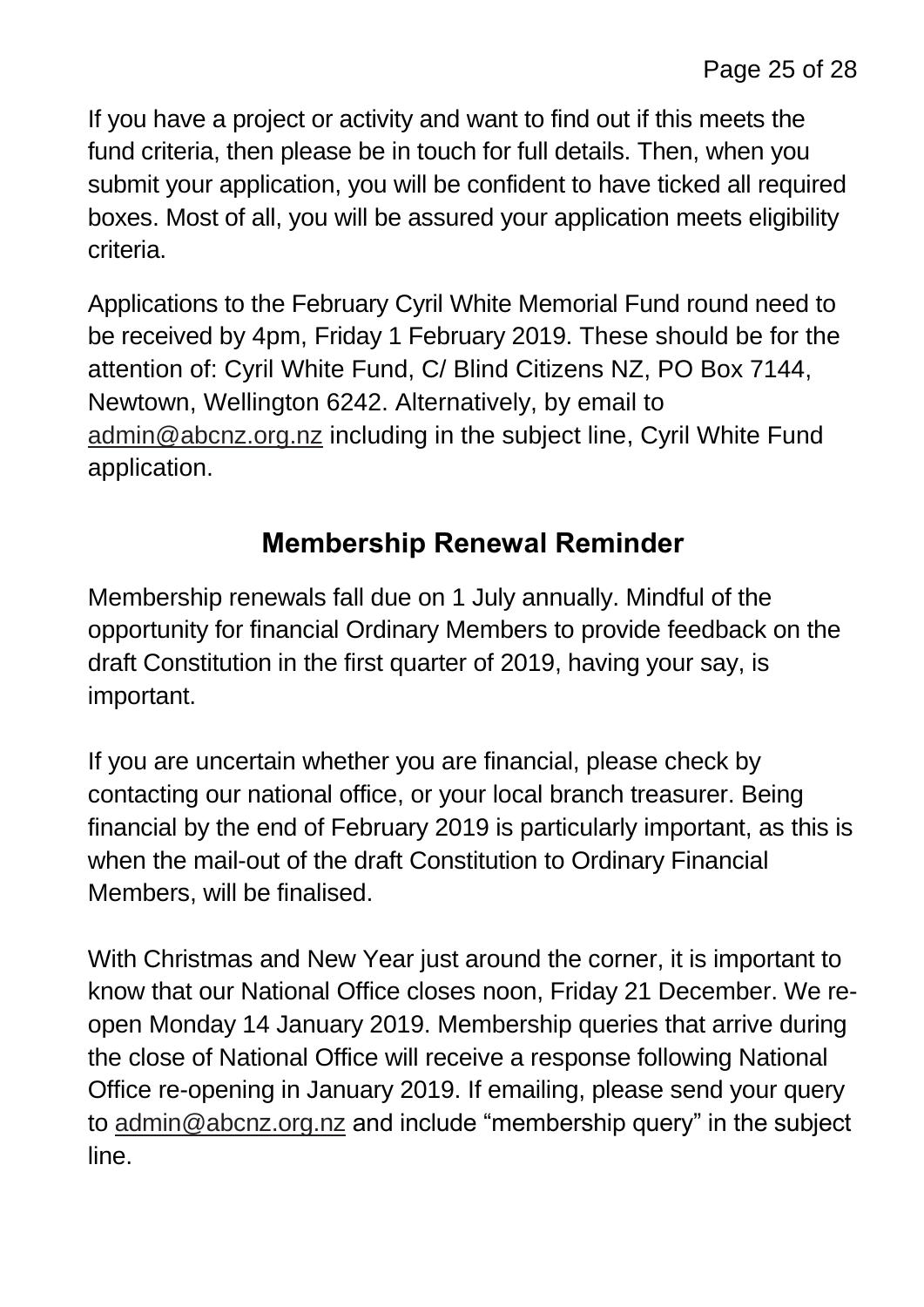#### **Geographical and Special Interest Networks**

Blind Citizens NZ has several geographical networks, and a special interest network. Each of these options are relatively new for Blind Citizens NZ. Geographical Networks are slowly gaining support amongst members where there is no Branch. As each network is established, members who belong to that network, link with their Coordinator. Together you will get a sense of how you will stay in touch, receive information the Coordinator receives from National Office, socialise, etc. Currently we have geographical networks for Otago, Taranaki, Christchurch CBD, and Gisborne.

Regarding special interest networks, for guide dog handlers and supporters, if you aspire to be a guide dog handler or perhaps you have been one and want to retain contact with others, becoming a member of our Guide Dog Handler Special Interest Network may be of interest to you. Email is the primary mechanism for members to communicate, but it is not the only option. If you would like to join the email list, pop an email through to [admin@abcnz.org.nz](mailto:admin@abcnz.org.nz) including GDH Special Interest Network in the subject link.

If you want to find out more about our geographical and special interest networks, you can contact our National Office for information.

### **Ways to be informed about Blind Citizens NZ's Work**

There are several ways members can receive information about what Blind Citizens NZ is doing. Receiving minutes of Board meetings, memos, submissions, etc., are ways you can remain in the loop. We have an email distribution list, National Feedback Line on the Blind Foundation's Telephone Information Service (TIS), and website.

Joining the email list is straightforward. Just sent an email through to [admin@abcnz.org.nz](mailto:admin@abcnz.org.nz) with a reference to receiving information, in the subject line. Other contact details are at the end of this Focus issue.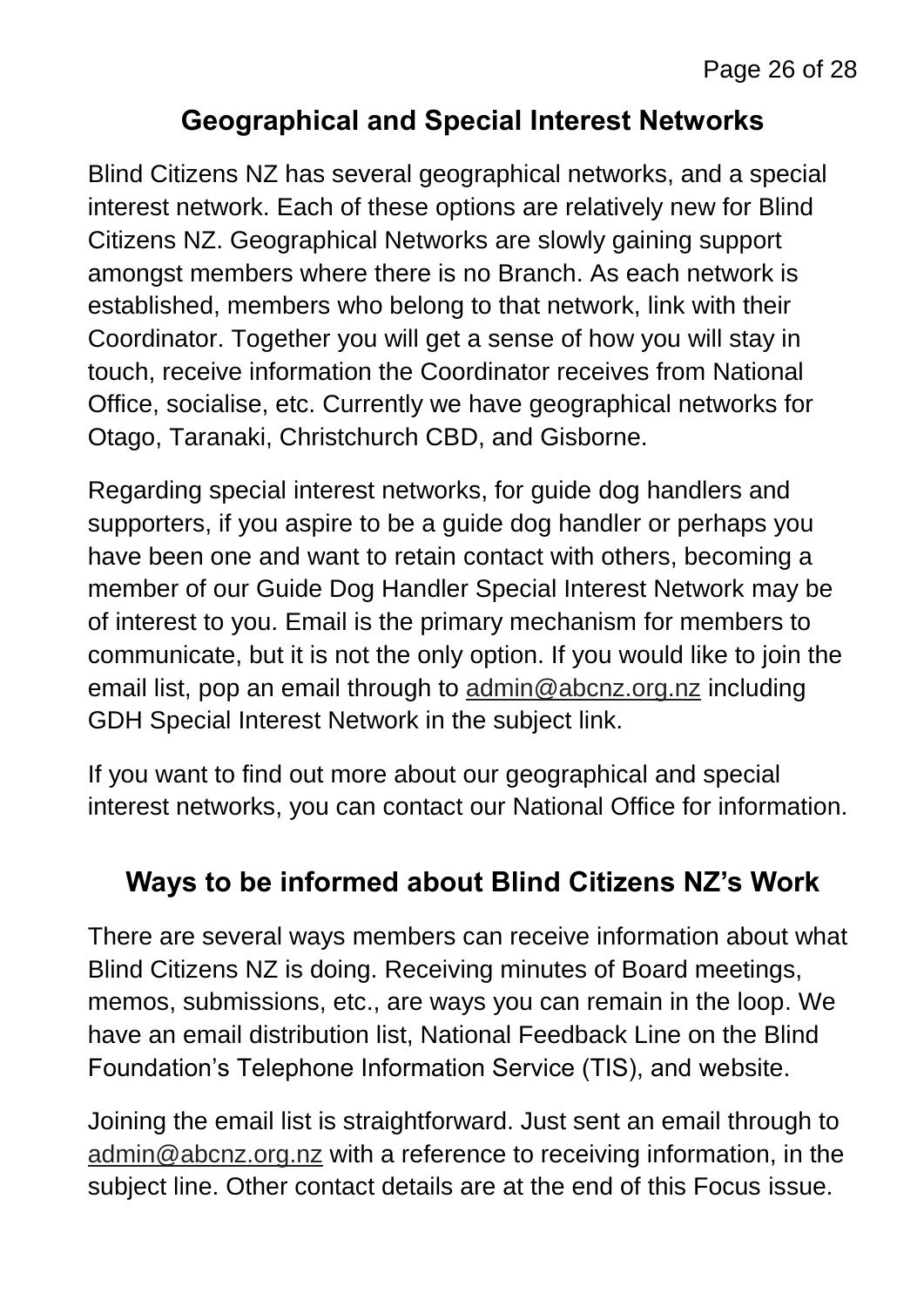### **Personnel - Blind Citizens NZ**

### **Board**

- **National President**: Jonathan Godfrey (Management Committee) [jonathan@tactileimpressionz.co.nz](mailto:jonathan@tactileimpressionz.co.nz)
- **Vice President:** Martine Abel-Williamson (Member-at-Large / Management Committee): [martine.the1@xtra.co.nz](mailto:martine.the1@xtra.co.nz)
- Andrea Courtney (Member-at-Large / Management Committee): [andycoute@gmail.com](mailto:andycoute@gmail.com)
- Vaughan Dodd (Member-at-Large): [vdodd001@gmail.com](mailto:vdodd001@gmail.com)
- Geraldine Glanville (Member-at-Large): [gbglanville@xtra.co.nz](mailto:gbglanville@xtra.co.nz)
- Shaun Johnson (Member-at-Large): [shaun.zdots@xtra.co.nz](mailto:shaun.zdots@xtra.co.nz%20co.nz)
- Murray Peat (Member-at-Large): phone 021 081 66126; [murraytp@xtra.co.nz](mailto:murraytp@xtra.co.nz)
- Paula Waby (World Blind Union Representative / Management Committee): [paula.waby4@gmail.com](mailto:paula.waby4@gmail.com)

# **Focus Editor**

**Email** articles to**:** [focus@abcnz.org.nz](mailto:focus@abcnz.org.nz) **Post**: PO Box 7144, Newtown, Wellington 6242

### **National Office**

**Physical**: Ground Floor, 113 Adelaide Road, Newtown, Wellington **Postal**: PO Box 7144, Newtown, Wellington 6242 **Phone**: 04-389-0033; 0800 222 694 **Fax**: 04-389-0030; Internet: [http://www.blindcitizensnz.org.nz](http://www.blindcitizensnz.org.nz/) **Email**: [admin@abcnz.org.nz](mailto:admin@abcnz.org.nz) **Executive Officer, Rose Wilkinson**: [rwilkinson@abcnz.org.nz](mailto:rwilkinson@abcnz.org.nz)